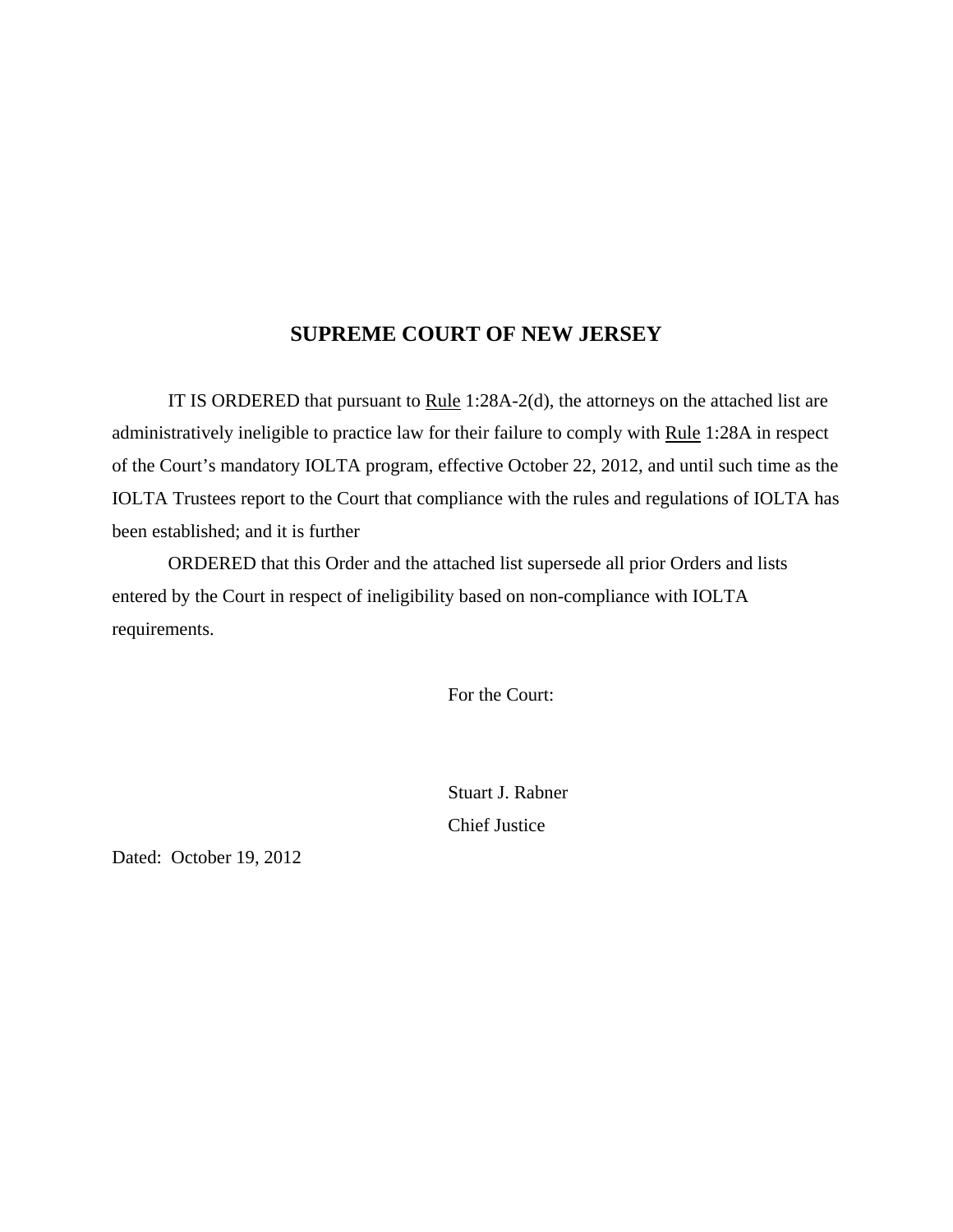# **NOTICE TO THE BAR**

#### *Re: IOLTA Ineligible List*

The Supreme Court has entered an Order declaring attorneys who have not complied with the mandatory IOLTA program to be administratively ineligible to practice law. The Court's Order, which takes effect October 22, 2012, and the list of ineligible attorneys are being published with this Notice.

Attorneys on the IOLTA ineligibility list will remain there until in full compliance with the requirements of Rule 1:28A-2 and the IOLTA Trustees so report to the Court.

Questions should be addressed to:

*Ms. Ellen Ferrise, Executive Director IOLTA Fund of the Bar of New Jersey One Constitution Square New Brunswick NJ 08901-1500 (732) 247-8222* 

> Mark Neary, Esquire Clerk of the Supreme Court

Dated: October 19, 2012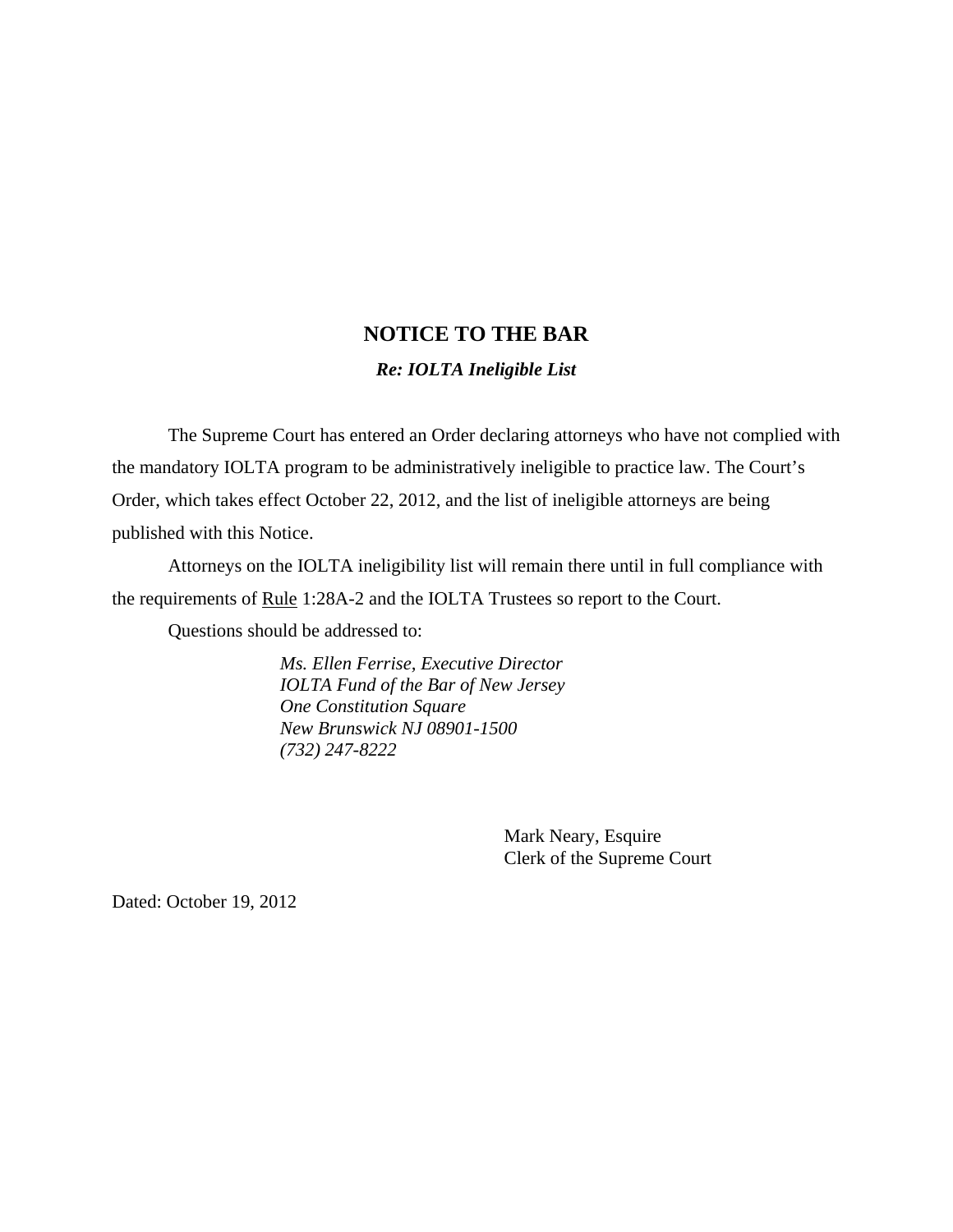| <b>Last Name</b>   | <b>First Name</b> | <b>Middle Name</b> | <b>Suffix</b>              | <b>Year Admitted</b> |
|--------------------|-------------------|--------------------|----------------------------|----------------------|
| ABATEMARCO         | <b>JOHN</b>       | M                  |                            | 1987                 |
| ABELSON            | <b>STEVEN</b>     | J                  |                            | 1982                 |
| ABOUELSEOUD        | <b>EMAN</b>       |                    |                            | 2007                 |
| <b>ABOUSHI</b>     | <b>AYMEN</b>      |                    |                            | 2007                 |
| <b>ADAMS</b>       | <b>JEFFREY</b>    | M                  |                            | 1990                 |
| <b>AGULNICK</b>    | <b>PETER</b>      | M                  |                            | 1998                 |
| <b>AHMUTY</b>      | <b>JOHN</b>       | $\mathsf{R}$       |                            | 1978                 |
| <b>ALAHVERDIAN</b> | <b>ERICK</b>      | <b>KRIKOR</b>      |                            | 2009                 |
| ALAI               | <b>FRANCIS</b>    | P                  |                            | 1978                 |
| <b>ALLEN</b>       | <b>WILLIAM</b>    | <b>AUSTIN</b>      | $\ensuremath{\mathsf{II}}$ | 1988                 |
| AL-MISRI           | <b>OUSMANE</b>    | DHU'L-NUN          |                            | 1979                 |
| <b>ALTAMURO</b>    | <b>STEPHEN</b>    |                    |                            | 1985                 |
| <b>ALTER</b>       | ABRAHAM           | S                  |                            | 1982                 |
| <b>AMANN</b>       | <b>JOSEPH</b>     | $\mathsf{C}$       |                            | 1980                 |
| <b>AMBERGER</b>    | <b>RICHARD</b>    | <b>JOHN</b>        |                            | 1998                 |
| AMEDEE             | <b>JACQUELINE</b> |                    |                            | 1999                 |
| ANAH               | <b>PAMELA</b>     | <b>MAUREEN</b>     |                            | 2002                 |
| ANDERSON           | <b>KRISTIN</b>    |                    |                            | 1999                 |
| <b>ANDREWS</b>     | <b>JANE</b>       |                    |                            | 1983                 |
| <b>ANDREWS</b>     | <b>THOMAS</b>     | W                  |                            | 1978                 |
| ANGERA             | ANDREA            | ANGELO             | Jr.                        | 1992                 |
| <b>ANTON</b>       | <b>DOUGLAS</b>    | <b>CLAY</b>        |                            | 1995                 |
| <b>APREA</b>       | <b>WILLIAM</b>    | LOUIS              |                            | 1999                 |
| <b>ARANDIA</b>     | <b>OLGA</b>       | M                  |                            | 1988                 |
| <b>ARMINANTE</b>   | <b>ROBERT</b>     | <b>ANTHONY</b>     |                            | 2001                 |
| <b>ARORA</b>       | <b>ANIL</b>       | K                  |                            | 1998                 |
| ARRECHEA           | <b>ELIO</b>       | A                  |                            | 1975                 |
| <b>ASATRIAN</b>    | <b>VARTAN</b>     |                    |                            | 2001                 |
| <b>ATKINS</b>      | <b>PATRICIA</b>   | B                  |                            | 1979                 |
| <b>AVILES</b>      | <b>JORGE</b>      | L                  |                            | 1981                 |
| <b>BAGDIS</b>      | B                 | JAY                |                            | 1986                 |
| <b>BAJOHR</b>      | <b>DEBORAH</b>    | Υ                  |                            | 1991                 |
| <b>BAJOHR</b>      | <b>WILLIAM</b>    | E                  |                            | 1995                 |
| <b>BAKER</b>       | <b>THOMAS</b>     | H                  |                            | 1990                 |
| <b>BANTA</b>       | <b>EUGENE</b>     | M                  |                            | 1974                 |
| <b>BARBOUR</b>     | <b>JOHN</b>       | T                  |                            | 1975                 |
| <b>BARFOOT</b>     | <b>MARK</b>       | WILLIAM            |                            | 1988                 |
| <b>BARNES</b>      | <b>BRAY</b>       | <b>BRUCE</b>       |                            | 1985                 |
| <b>BARNES</b>      | <b>ELISA</b>      | ANN                |                            | 1985                 |
| <b>BARNETT</b>     | <b>KEITH</b>      | <b>SCOTT</b>       |                            | 1986                 |
| <b>BAROSKA</b>     | <b>ROBERT</b>     | LOUIS              |                            | 2009                 |
| <b>BARR</b>        | <b>FRANK</b>      | F                  |                            | 1978                 |
| <b>BARR</b>        | <b>JEFFREY</b>    | <b>ALAN</b>        |                            | 1983                 |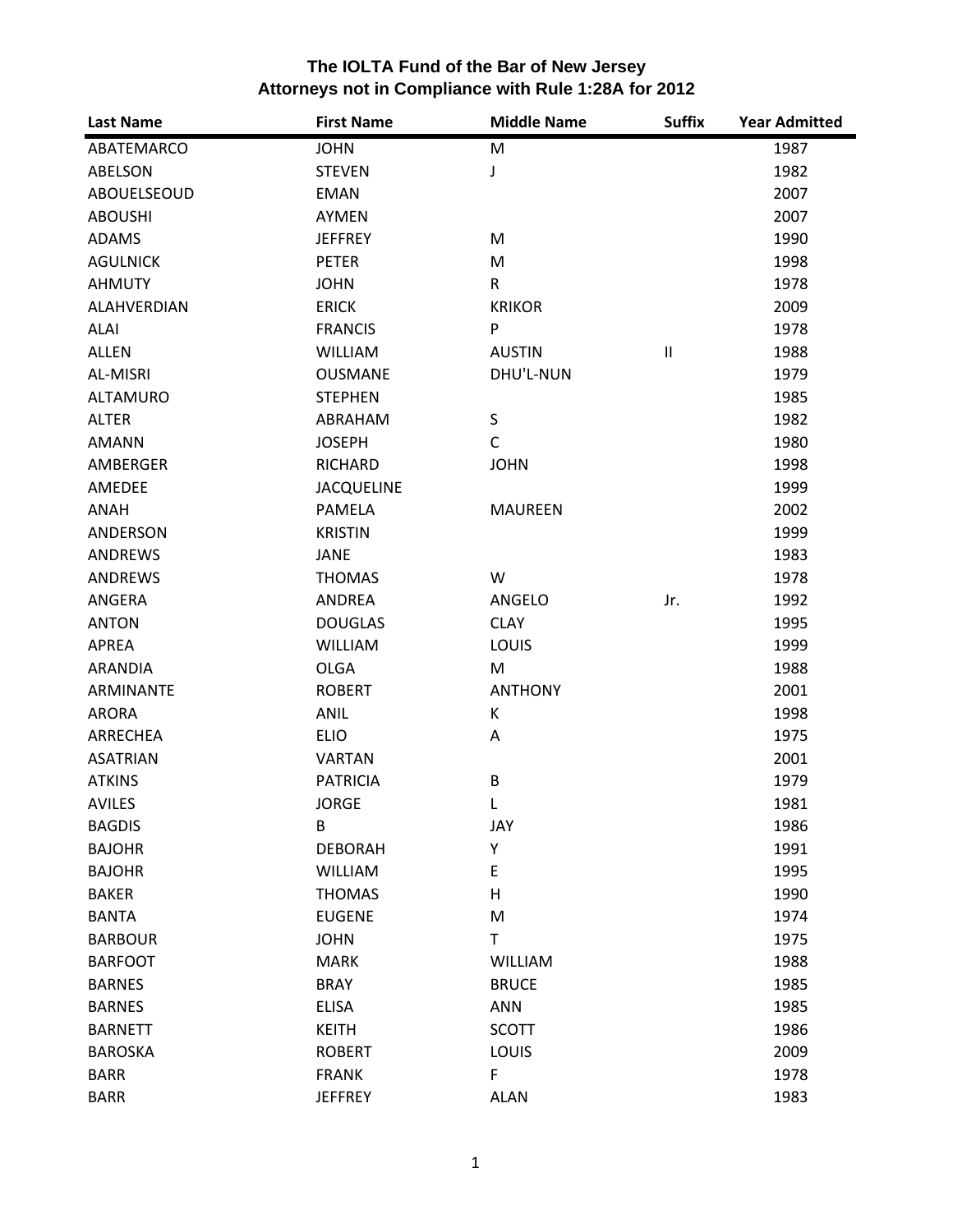| <b>Last Name</b>  | <b>First Name</b>  | <b>Middle Name</b> | <b>Suffix</b> | <b>Year Admitted</b> |
|-------------------|--------------------|--------------------|---------------|----------------------|
| <b>BARRY</b>      | <b>KEELIN</b>      | SIOBAN             |               | 1987                 |
| <b>BARSAMIAN</b>  | <b>LYNN</b>        | <b>DADOURIAN</b>   |               | 1991                 |
| <b>BARTH</b>      | <b>ROBERT</b>      | EDWARD             | Jr.           | 1994                 |
| <b>BARTOLINO</b>  | <b>PETER</b>       | <b>CHRISTOPH</b>   |               | 1997                 |
| <b>BASARAN</b>    | <b>MELINDA</b>     | <b>MEHTAP</b>      |               | 1997                 |
| <b>BASHIR</b>     | MUHAMMAD           |                    |               | 1985                 |
| <b>BASNER</b>     | <b>CHRISTOPHER</b> | J                  |               | 2008                 |
| <b>BASS</b>       | <b>THOMAS</b>      | J                  |               | 1982                 |
| <b>BASSETTI</b>   | <b>EDWARD</b>      | <b>RALPH</b>       |               | 1987                 |
| <b>BASTIAN</b>    | <b>MARK</b>        |                    |               | 2002                 |
| <b>BATTAGLIA</b>  | <b>THOMAS</b>      | Α                  |               | 1975                 |
| <b>BAUMHOLTZ</b>  | <b>MARK</b>        | S                  |               | 1990                 |
| <b>BEHRINS</b>    | <b>JONATHAN</b>    | <b>BRUCE</b>       |               | 1992                 |
| <b>BELFERT</b>    | GAIL               | <b>FRANCES</b>     |               | 1989                 |
| <b>BELLO</b>      | <b>OTTILIE</b>     | <b>BRECHNER</b>    |               | 1993                 |
| <b>BEN-ARI</b>    | <b>ARIK</b>        | TZVI               |               | 2006                 |
| <b>BENENSON</b>   | ANNA               | <b>ELIZABETH</b>   |               | 1999                 |
| <b>BERGAMOTTO</b> | <b>NICHOLAS</b>    |                    |               | 1994                 |
| <b>BERKELEY</b>   | <b>CHARLES</b>     | <b>CHRISTOPH</b>   |               | 1989                 |
| <b>BERMAN</b>     | <b>DAVID</b>       | <b>CHARLES</b>     |               | 1986                 |
| <b>BERMAN</b>     | <b>MICHAEL</b>     | <b>ALAN</b>        |               | 1991                 |
| <b>BERMAN</b>     | W                  | <b>STEVEN</b>      |               | 1986                 |
| <b>BERMINGHAM</b> | <b>BEVIN</b>       | B                  |               | 2003                 |
| <b>BERNOT</b>     | <b>ROBERT</b>      | J                  |               | 1982                 |
| <b>BETANCOURT</b> | <b>LORRAINE</b>    | J                  |               | 1990                 |
| <b>BHUCHAR</b>    | <b>POONAM</b>      |                    |               | 1999                 |
| <b>BICKERT</b>    | <b>RUSSELL</b>     | <b>GUSTAVE</b>     |               | 1987                 |
| <b>BIERBAUM</b>   | <b>MARTIN</b>      | Α                  |               | 1975                 |
| <b>BLACK</b>      | <b>BARBARA</b>     | <b>ELLEN</b>       |               | 1985                 |
| <b>BLACKBURN</b>  | <b>HARRY</b>       | ${\sf R}$          |               | 1982                 |
| <b>BLANCH</b>     | PHILIP             | $\mathsf F$        |               | 1967                 |
| <b>BLOCK</b>      | <b>BARRY</b>       | S                  |               | 1979                 |
| <b>BLOCKER</b>    | <b>ELLA MAE</b>    |                    |               | 1989                 |
| <b>BLOMBERG</b>   | <b>TROY</b>        | G                  |               | 1986                 |
| <b>BLOOM</b>      | <b>NEIL</b>        | ADAM               |               | 1996                 |
| <b>BLUM</b>       | <b>JENNIFER</b>    | <b>MICHELE</b>     |               | 2002                 |
| <b>BLUM</b>       | <b>MALCOLM</b>     |                    |               | 1967                 |
| <b>BLUNT</b>      | <b>JOHN</b>        | LOUIS              |               | 1988                 |
| <b>BOCK</b>       | <b>NORMAN</b>      | P                  |               | 2010                 |
| <b>BOGARD</b>     | <b>MARK</b>        | D                  |               | 2008                 |
| <b>BOHMUELLER</b> | <b>BARRY</b>       | O                  |               | 1995                 |
| <b>BOSLEY</b>     | <b>FRANK</b>       | <b>THOMAS</b>      |               | 2004                 |
| <b>BOSTANY</b>    | <b>JOHN</b>        | <b>PETER</b>       |               | 1994                 |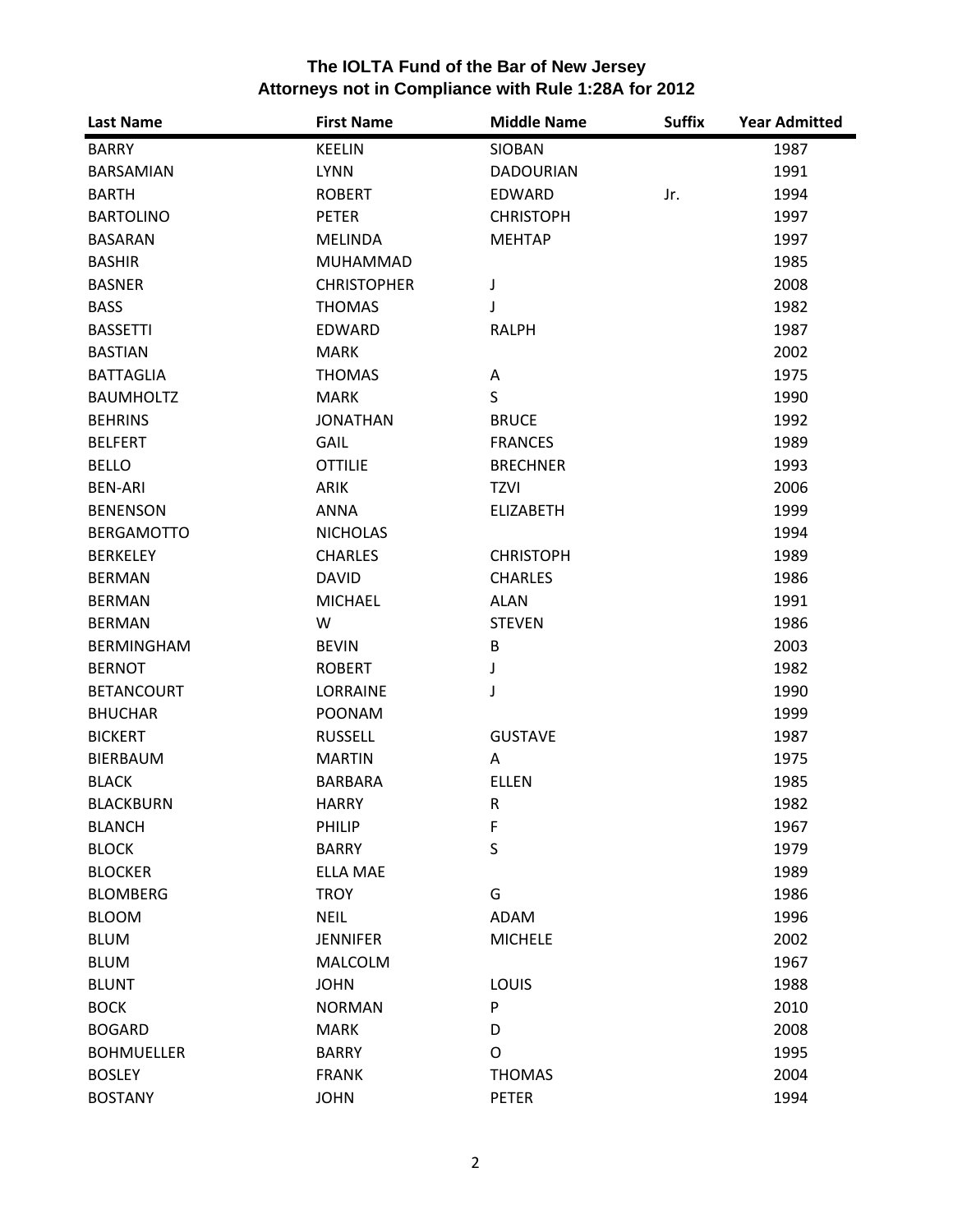| <b>Last Name</b>  | <b>First Name</b>  | <b>Middle Name</b> | <b>Suffix</b> | <b>Year Admitted</b> |
|-------------------|--------------------|--------------------|---------------|----------------------|
| <b>BOTTON</b>     | <b>MICHAEL</b>     |                    |               | 1998                 |
| <b>BOUDWIN</b>    | CAROL              | <b>ANN</b>         |               | 1984                 |
| <b>BOURNE</b>     | LEAH               | <b>KRAUSE</b>      |               | 1999                 |
| <b>BOWE</b>       | <b>WILLIAM</b>     | <b>JOHN</b>        |               | 1984                 |
| <b>BOYADJIAN</b>  | <b>KOHAR</b>       | MASSOYAN           |               | 1988                 |
| <b>BOZZELLI</b>   | LAWRENCE           | <b>JOSEPH</b>      |               | 1999                 |
| <b>BRADY</b>      | <b>JAMES</b>       | D                  |               | 1980                 |
| <b>BRAMANTE</b>   | <b>ANTHONY</b>     | <b>MATTHEW</b>     |               | 1987                 |
| <b>BRAMSON</b>    | <b>VICTORIA</b>    | C                  |               | 1977                 |
| <b>BRANDMAYR</b>  | <b>RONALD</b>      | J                  | Jr.           | 2002                 |
| <b>BRANIGAN</b>   | <b>SEAN</b>        | <b>LAWRENCE</b>    |               | 2005                 |
| <b>BRANTLEY</b>   | <b>DAVID</b>       | S                  |               | 1970                 |
| <b>BREEN</b>      | <b>EDWARD</b>      |                    |               | 1999                 |
| <b>BREMEKAMP</b>  | LAURA              |                    |               | 2004                 |
| <b>BRENNAN</b>    | <b>GERARD</b>      | M                  |               | 1981                 |
| <b>BRENT</b>      | <b>NANCY</b>       | <b>KENNEDY</b>     |               | 2003                 |
| <b>BRETT</b>      | <b>CHRISTOPHER</b> | M                  |               | 2009                 |
| <b>BREUR</b>      | G                  | T.                 |               | 1970                 |
| <b>BROWN</b>      | G                  | M                  |               | 1967                 |
| <b>BRUDER</b>     | <b>STANLEY</b>     | M                  |               | 1970                 |
| <b>BRUNO</b>      | <b>VINCENT</b>     | J                  |               | 1985                 |
| <b>BUKAWYN</b>    | <b>WALTER</b>      | <b>MICHAEL</b>     |               | 1993                 |
| <b>BUNN</b>       | <b>TORY</b>        | A                  |               | 2007                 |
| <b>BUONAGURO</b>  | <b>MICHAEL</b>     | <b>JOHN</b>        |               | 1988                 |
| <b>BURCAT</b>     | <b>PETER</b>       | S                  |               | 1985                 |
| <b>BURGOS</b>     | <b>CHRISTINA</b>   | N                  |               | 2005                 |
| <b>BUSHELL</b>    | <b>KENNETH</b>     | M                  |               | 1974                 |
| <b>BUTLER</b>     | <b>JOHN</b>        | C                  |               | 1978                 |
| <b>BUTLER</b>     | <b>RICHARD</b>     | B                  |               | 1986                 |
| <b>BYRNE</b>      | <b>ELLEN</b>       | <b>NICHOLSON</b>   |               | 9999                 |
| <b>BYUN</b>       | <b>JINSUK</b>      |                    |               | 2000                 |
| <b>CAIRNS</b>     | <b>KEVIN</b>       | <b>SCOTT</b>       |               | 1992                 |
| CALLE             | <b>GRACE</b>       | <b>VICTORIA</b>    |               | 1998                 |
| <b>CAMBRIA</b>    | <b>IDA</b>         |                    |               | 1985                 |
| <b>CAMPBELL</b>   | <b>DENISE</b>      |                    |               | 1992                 |
| <b>CAMPBELL</b>   | <b>VICTORIA</b>    | <b>BRACE</b>       |               | 1987                 |
| <b>CANDELARIO</b> | <b>MARY ANN</b>    |                    |               | 1993                 |
| <b>CARFORA</b>    | <b>JOSEPH</b>      | P                  |               | 1988                 |
| CARMEL            | <b>WILLIAM</b>     | н                  |               | 1998                 |
| CARROLL           | <b>NEIL</b>        | J                  | Jr.           | 1998                 |
| CASSER            | <b>CLAUDIA</b>     |                    |               | 1988                 |
| <b>CASSIDY</b>    | <b>DEREK</b>       | <b>MICHAEL</b>     |               | 2007                 |
| <b>CASSIDY</b>    | <b>HAROLD</b>      | J                  |               | 1975                 |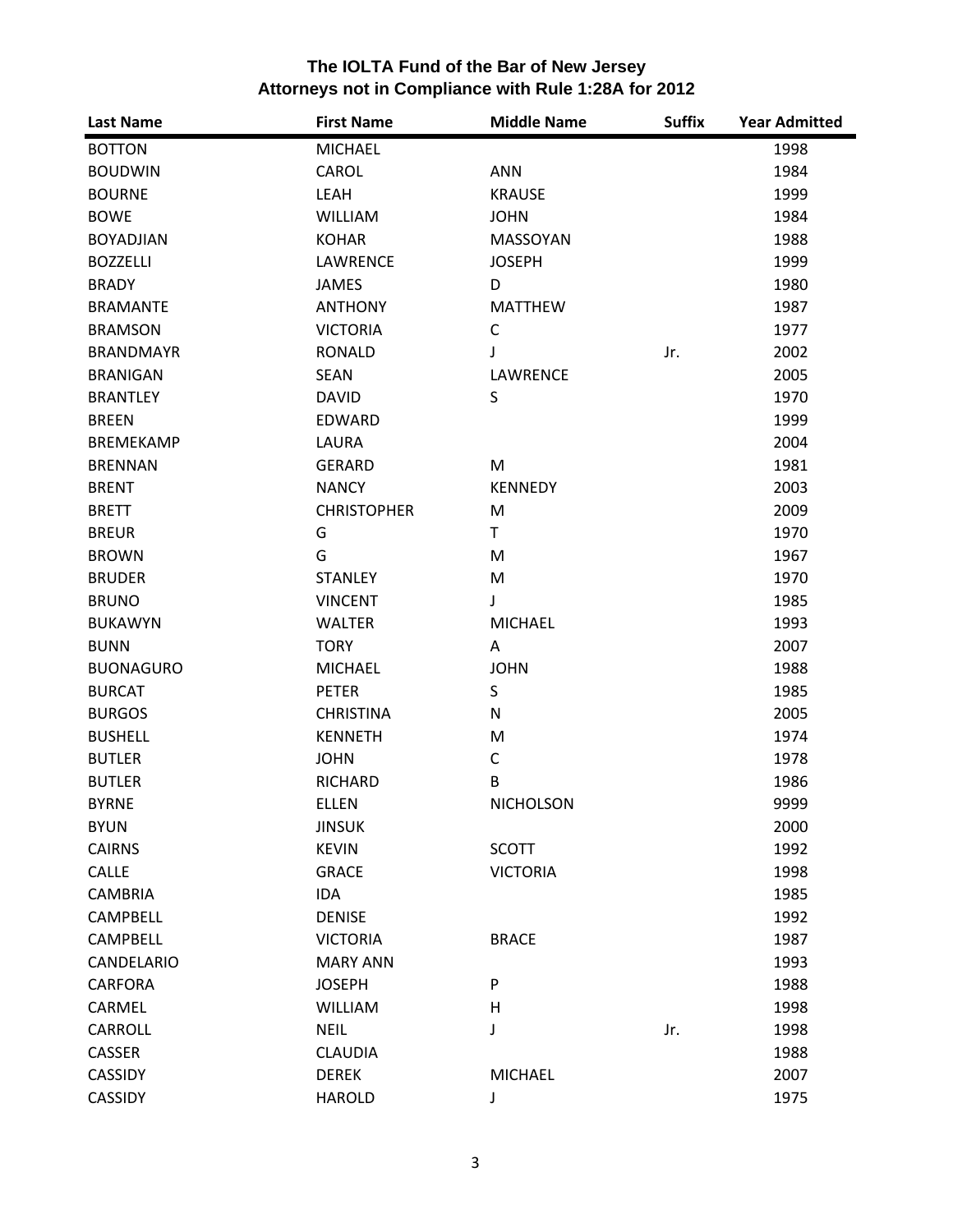| <b>Last Name</b>     | <b>First Name</b> | <b>Middle Name</b> | <b>Suffix</b> | <b>Year Admitted</b> |
|----------------------|-------------------|--------------------|---------------|----------------------|
| <b>CASTIGLIONE</b>   | <b>FRANK</b>      | ${\sf P}$          |               | 1993                 |
| <b>CATALINE</b>      | ANNE              | P                  |               | 1994                 |
| <b>CAUFIELD</b>      | <b>DENNIS</b>     | <b>MICHAEL</b>     |               | 1993                 |
| <b>CELLINO</b>       | <b>PETER</b>      | <b>ROY</b>         |               | 2004                 |
| <b>CHANG</b>         | <b>TONY</b>       | $\mathsf C$        |               | 1990                 |
| <b>CHAZEN</b>        | <b>DAVID</b>      | К                  |               | 1981                 |
| <b>CHAZIN</b>        | <b>DANIEL</b>     | D                  |               | 1975                 |
| <b>CHIARAVALLOTI</b> | <b>NICHOLAS</b>   | Α                  |               | 1998                 |
| <b>CHIGIRINSKY</b>   | <b>TATYANA</b>    |                    |               | 2009                 |
| <b>CHIN</b>          | <b>JENIFER</b>    | M                  |               | 1991                 |
| <b>CHIPPERSON</b>    | AMY               | S                  |               | 1995                 |
| <b>CHISHOLM</b>      | <b>JOCELYN</b>    | $\mathsf{C}$       |               | 1995                 |
| CHO                  | SARAH             | Y                  |               | 2008                 |
| CHO                  | <b>SUKJIN</b>     |                    |               | 1987                 |
| <b>CHRISNER</b>      | <b>ERIC</b>       | <b>JOHN</b>        |               | 2009                 |
| <b>CHRISTOS</b>      | <b>LOUIS</b>      | <b>NICHOLAS</b>    |               | 1988                 |
| <b>CHU</b>           | CARL              | S                  |               | 1985                 |
| <b>CHU</b>           | <b>RICKY</b>      | W                  |               | 2005                 |
| <b>CHUN</b>          | <b>HOWARD</b>     | C                  |               | 2006                 |
| <b>CICHOWLAS</b>     | <b>ANDRIJ</b>     | <b>B.</b>          |               | 2000                 |
| <b>CILMI</b>         | <b>JOHN</b>       | M                  |               | 1986                 |
| <b>CIUFFREDA</b>     | LEONARD           | J                  |               | 1975                 |
| <b>CLAFFEY</b>       | <b>KEVIN</b>      | <b>PATRICK</b>     |               | 1988                 |
| <b>CLARK</b>         | <b>GLENNIS</b>    | LA RUE             |               | 1982                 |
| <b>CLARK</b>         | <b>HUGH</b>       | <b>CURTIS</b>      |               | 1985                 |
| <b>CLARK</b>         | KIMBERLY          |                    |               | 2003                 |
| <b>CLAUSEN</b>       | PAUL              | <b>FRANKLIN</b>    |               | 1982                 |
| <b>CLOBES</b>        | <b>BRYAN</b>      | L                  |               | 1990                 |
| <b>COHEN</b>         | <b>BARRY</b>      | <b>CHARLES</b>     |               | 1992                 |
| <b>COHEN</b>         | <b>DAVID</b>      | LEWIS              |               | 1991                 |
| <b>COHEN</b>         | <b>LISA</b>       | <b>SOROKIN</b>     |               | 1994                 |
| <b>COLBY</b>         | MAXWELL           | X                  |               | 1975                 |
| <b>COLETTA</b>       | <b>PHYLLIS</b>    |                    |               | 1986                 |
| <b>COLLINS</b>       | JAMES             | E                  |               | 1977                 |
| <b>COLRICK</b>       | EDWARD            | F                  | Jr.           | 1974                 |
| CONCANNON            | <b>PATRICIA</b>   | <b>ANN</b>         |               | 1999                 |
| <b>CONDURSO</b>      | <b>ROBERT</b>     | <b>JAMES</b>       | Jr.           | 1997                 |
| <b>CONNELLY</b>      | <b>THOMAS</b>     | P                  |               | 2005                 |
| <b>CONNOLLY</b>      | <b>JOSEPH</b>     | E                  | Jr.           | 1981                 |
| <b>CONTI-BEDINER</b> | <b>JENNIFER</b>   | $\mathsf T$        |               | 2002                 |
| <b>COOLEY</b>        | <b>JEREMY</b>     | P                  |               | 1981                 |
| <b>COOPER</b>        | <b>KEVIN</b>      | JAY                |               | 1992                 |
| <b>COOPER</b>        | <b>LESLIE</b>     | <b>ANN</b>         |               | 1988                 |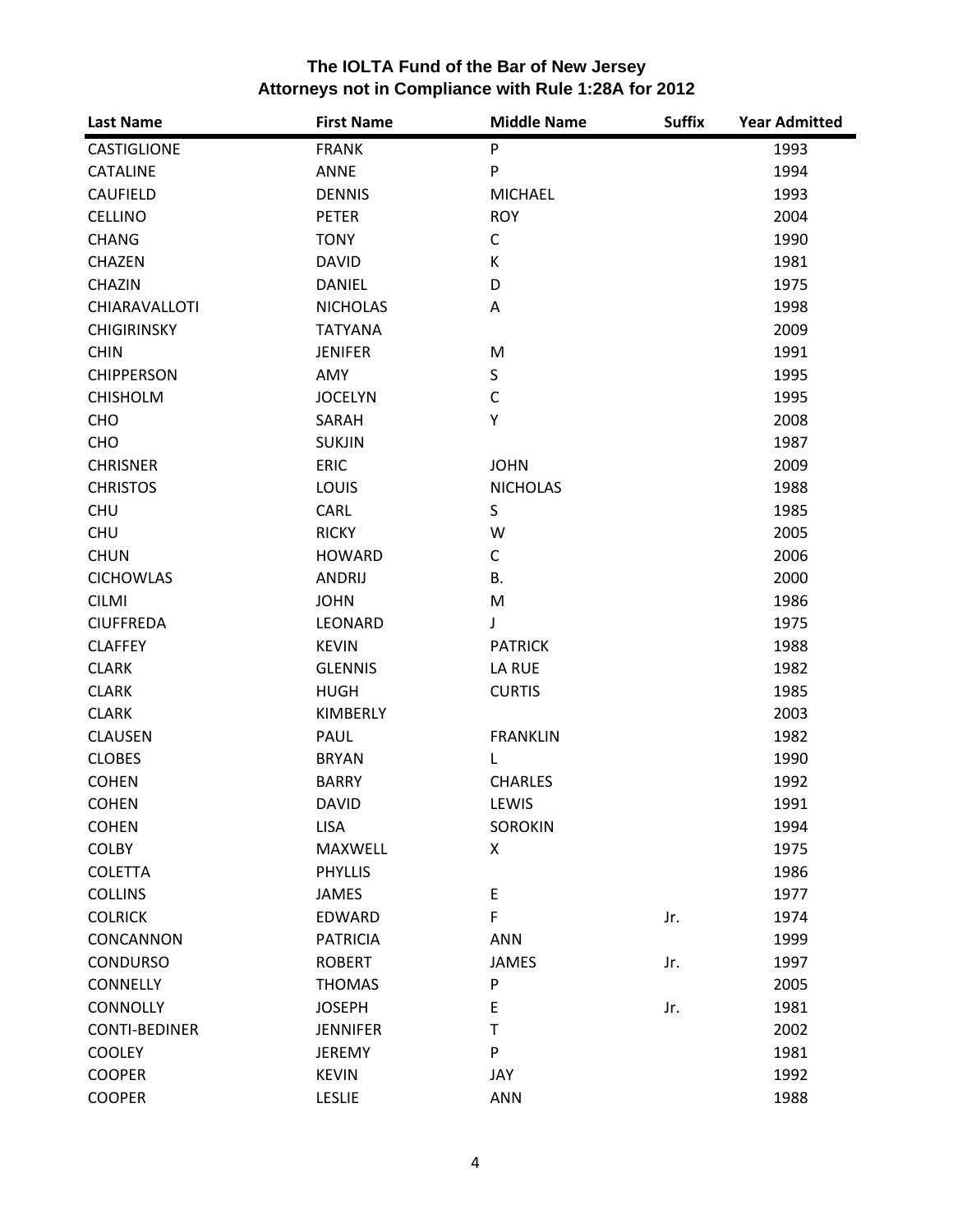| The IOLTA Fund of the Bar of New Jersey              |
|------------------------------------------------------|
| Attorneys not in Compliance with Rule 1:28A for 2012 |

| <b>Last Name</b>  | <b>First Name</b> | <b>Middle Name</b> | <b>Suffix</b> | <b>Year Admitted</b> |
|-------------------|-------------------|--------------------|---------------|----------------------|
| <b>CORMIER</b>    | ANDREW            | <b>WILLIAM</b>     |               | 2006                 |
| <b>COSTELLO</b>   | <b>ROBERT</b>     | EDWARD             |               | 1984                 |
| <b>COTTELL</b>    | <b>PATRICK</b>    | J                  |               | 1990                 |
| COWELL            | <b>CHRISTINA</b>  | <b>ANN</b>         |               | 1987                 |
| <b>CROCKETT</b>   | LERESSA           |                    |               | 2000                 |
| <b>CRONIN</b>     | <b>MARK</b>       | P                  |               | 1977                 |
| <b>CRONIN</b>     | <b>PATRICK</b>    | <b>TIMOTHY</b>     |               | 1990                 |
| CRUZ-LOPEZ        | <b>EDUARDO</b>    | <b>RAFAEL</b>      |               | 1987                 |
| <b>CUNEO</b>      | <b>CHARLES</b>    | <b>ROBERT</b>      |               | 1992                 |
| D'AGOSTINO        | <b>DIANE</b>      | G                  |               | 1975                 |
| D'AGOSTINO        | <b>JAMES</b>      | S                  | Jr.           | 1974                 |
| <b>DAHAN</b>      | <b>CHAIM</b>      |                    |               | 1995                 |
| <b>DANIELS</b>    | <b>JAMES</b>      | D                  |               | 1981                 |
| <b>DARDEN</b>     | <b>PATRICIA</b>   | Α                  |               | 1975                 |
| D'ARMIENTO        | <b>MARIA</b>      |                    |               | 1994                 |
| <b>DAVID</b>      | <b>EVALYN</b>     | B                  |               | 1980                 |
| <b>DAVIDSON</b>   | <b>AMANDA</b>     | <b>JANE</b>        |               | 1994                 |
| <b>DAWSON</b>     | <b>MICHAEL</b>    | <b>COREY</b>       |               | 1999                 |
| <b>DAWSON</b>     | <b>PETER</b>      | J                  |               | 1980                 |
| DE BERRY          | <b>DAVID</b>      | S                  |               | 1983                 |
| DE COSMO          | <b>DEREK</b>      | Α                  |               | 2005                 |
| <b>DE FREHN</b>   | <b>KATIE</b>      | B                  |               | 2001                 |
| DE LA REZA        | <b>MERCEDES</b>   |                    |               | 1979                 |
| DE MARCO          | CARMINE           | <b>ANTHONY</b>     |               | 1987                 |
| DE PALMA          | <b>ROBERT</b>     | <b>JOHN</b>        |               | 1988                 |
| DE SIMONE         | <b>MARK</b>       | <b>BRADLEY</b>     |               | 2000                 |
| <b>DEFFERRIRE</b> | <b>NANCY</b>      | <b>CARINA</b>      |               | 1998                 |
| <b>DEL PRIORE</b> | <b>REGINA</b>     | <b>GABRIELLA</b>   |               | 1995                 |
| <b>DEL RIO</b>    | <b>RICARDO</b>    | L                  |               | 2001                 |
| DELGADO-MUNOZ     | <b>BILLY</b>      | EDWARD             |               | 1985                 |
| <b>DEVERIN</b>    | <b>SEAN</b>       |                    |               | 1985                 |
| <b>DEVLIN</b>     | <b>MICHAEL</b>    | <b>HENRY CAW</b>   |               | 1983                 |
| <b>DEWOSKI</b>    | <b>JOHN</b>       | <b>FREDERICK</b>   |               | 1999                 |
| <b>DIAS</b>       | <b>MARIA</b>      | <b>MARQUESA</b>    |               | 1998                 |
| <b>DIDDIO</b>     | <b>KIM</b>        | <b>MICHELLE</b>    |               | 2000                 |
| <b>DILKS</b>      | <b>JOSEPH</b>     | <b>GUY</b>         |               | 1982                 |
| <b>DIORIO</b>     | <b>JOSEPH</b>     | <b>ANTHONY</b>     |               | 1988                 |
| <b>DOBSHINSKY</b> | <b>NEAL</b>       | S                  |               | 1983                 |
| <b>DODIG</b>      | <b>LORRIE</b>     | <b>MATTY</b>       |               | 1987                 |
| <b>DORCHINSKY</b> | <b>BRIAN</b>      | M                  |               | 2001                 |
| <b>DOSS</b>       | <b>CAROLINE</b>   | LABIB              |               | 1999                 |
| <b>DOWLING</b>    | <b>KEVIN</b>      | <b>BARRY</b>       |               | 1983                 |
| <b>DOYLE</b>      | <b>JOHN</b>       | <b>THOMAS</b>      |               | 1997                 |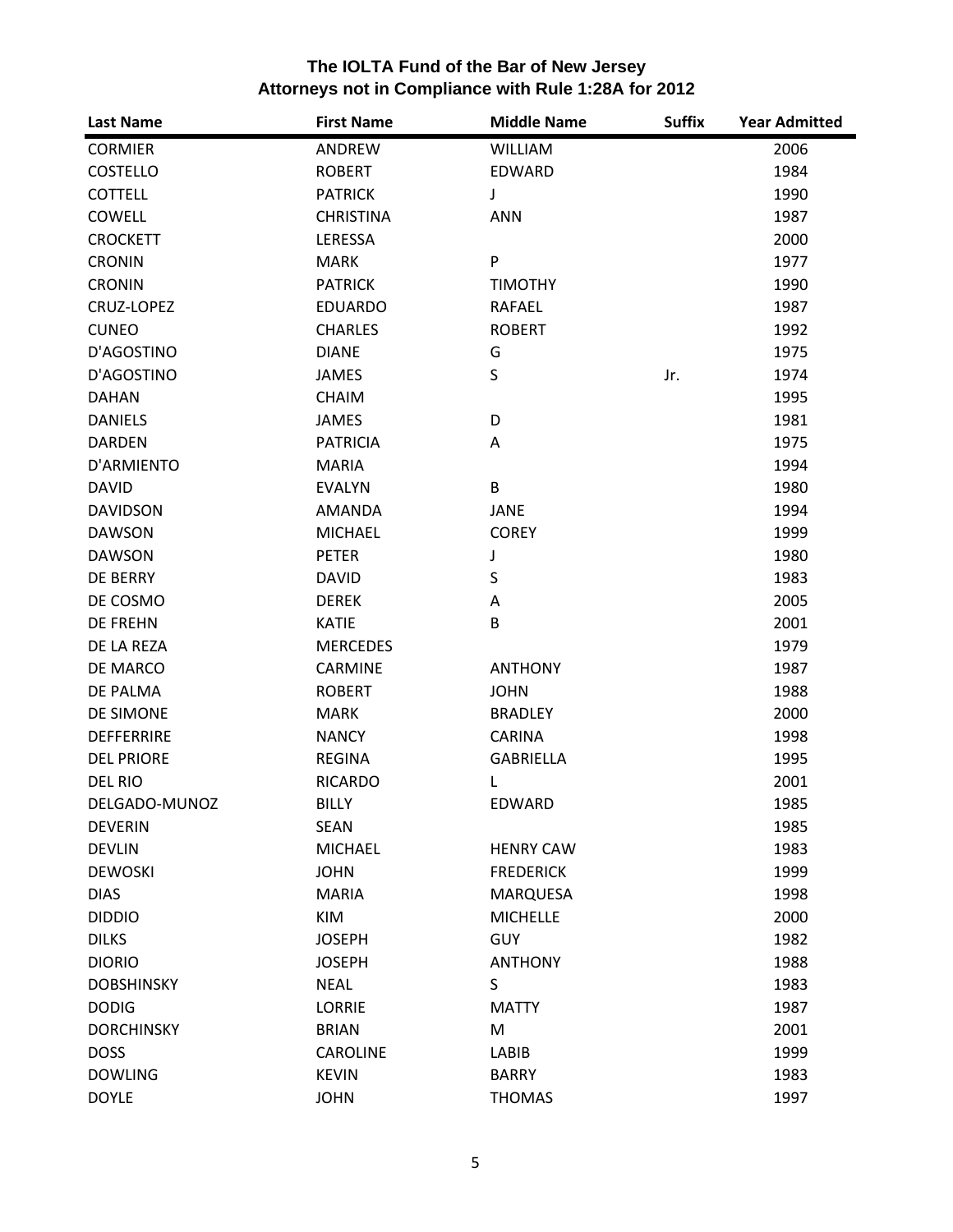| <b>Last Name</b>   | <b>First Name</b> | <b>Middle Name</b> | <b>Suffix</b>                      | <b>Year Admitted</b> |
|--------------------|-------------------|--------------------|------------------------------------|----------------------|
| <b>DOYLE</b>       | <b>MARY</b>       | E                  |                                    | 1978                 |
| <b>DRAGAZIS</b>    | <b>FLORENDIA</b>  |                    |                                    | 1996                 |
| <b>DROSNES</b>     | ANDREA            | <b>JOYCE</b>       |                                    | 1992                 |
| <b>DRYMON</b>      | <b>CLINTON</b>    | H                  |                                    | 1979                 |
| <b>DUBERMAN</b>    | <b>JAMES</b>      | <b>ROBERT</b>      |                                    | 1991                 |
| <b>DUBIN</b>       | LAWRENCE          | Α                  |                                    | 1974                 |
| <b>DUBIN</b>       | <b>WILLIAM</b>    | S                  |                                    | 1978                 |
| <b>DUFFY</b>       | <b>ELETHA</b>     | LAURA              |                                    | 1988                 |
| <b>DUFFY</b>       | <b>NEIL</b>       | <b>GEORGE</b>      | $\ensuremath{\mathsf{III}}\xspace$ | 1983                 |
| <b>DURANT</b>      | SUSAN             | <b>GIBSON</b>      |                                    | 1993                 |
| <b>DUROSEAU</b>    | ROSE-VONY         |                    |                                    | 2004                 |
| <b>DUSKIN</b>      | JAY               | SAMUEL             |                                    | 1985                 |
| <b>DUTKUS</b>      | <b>DAVID</b>      | A                  |                                    | 1978                 |
| EARLEY             | <b>RICHARD</b>    | <b>PATRICK</b>     |                                    | 1998                 |
| EDELMAN            | <b>GLEN</b>       | <b>STEVEN</b>      |                                    | 1984                 |
| <b>ELIOPOULOS</b>  | <b>PETER</b>      | <b>JOHN</b>        |                                    | 1998                 |
| <b>EMANDI</b>      | RANI              | <b>MADHAVI</b>     |                                    | 1996                 |
| <b>EMHOF</b>       | <b>RICHARD</b>    | J                  |                                    | 2005                 |
| <b>EVANS</b>       | <b>LANCE</b>      | <b>PHILLIP</b>     |                                    | 1982                 |
| <b>EXUME</b>       | <b>NANCY</b>      | <b>GAUTHIER</b>    |                                    | 1999                 |
| <b>EZOR</b>        | <b>HERBERT</b>    | R                  |                                    | 1971                 |
| FAGAN              | <b>MARY</b>       | <b>KATHLEEN</b>    |                                    | 1995                 |
| <b>FALKENSTEIN</b> | <b>FRANCIS</b>    | J                  |                                    | 2005                 |
| <b>FARINELLA</b>   | <b>DAWN</b>       | <b>MARIE</b>       |                                    | 1996                 |
| <b>FARINELLA</b>   | <b>JOHN</b>       | <b>THOMAS</b>      | Jr.                                | 1994                 |
| <b>FARNOLO</b>     | <b>NICHOLAS</b>   | <b>ROCCO</b>       |                                    | 2007                 |
| <b>FELDMAN</b>     | ADAM              | <b>JASON</b>       |                                    | 1995                 |
| <b>FELDMAN</b>     | <b>BARRY</b>      | <b>RICHARD</b>     |                                    | 1992                 |
| <b>FELSEN</b>      | <b>STUART</b>     | <b>DAVID</b>       |                                    | 1993                 |
| <b>FELTRI</b>      | <b>JOSEPH</b>     | <b>VINCENT</b>     |                                    | 1991                 |
| FERANDA            | <b>ANTHONY</b>    |                    |                                    | 1969                 |
| <b>FERRARO</b>     | <b>MARK</b>       | V                  |                                    | 1999                 |
| <b>FERRO</b>       | WILLIAM           | <b>VANCE</b>       |                                    | 1987                 |
| <b>FERZETTI</b>    | <b>JOHN</b>       | <b>ANTHONY</b>     |                                    | 1992                 |
| <b>FEUER</b>       | <b>MICHAEL</b>    | <b>SETH</b>        |                                    | 1990                 |
| <b>FIGGINS</b>     | <b>MONTELL</b>    |                    |                                    | 2003                 |
| <b>FIGUEROA</b>    | <b>LIZA</b>       | M                  |                                    | 1999                 |
| <b>FINCH</b>       | AMY               | LEE                |                                    | 1997                 |
| <b>FINNIN</b>      | <b>JOSEPH</b>     | M                  |                                    | 1976                 |
| <b>FISHLER</b>     | <b>ROBERT</b>     | <b>MARK</b>        |                                    | 1985                 |
| <b>FOLEY</b>       | <b>MICHAEL</b>    | J                  |                                    | 1989                 |
| <b>FORSMAN</b>     | PAUL              | J                  |                                    | 1979                 |
| <b>FORSTER</b>     | <b>JEANNE</b>     | <b>ELLEN</b>       |                                    | 1996                 |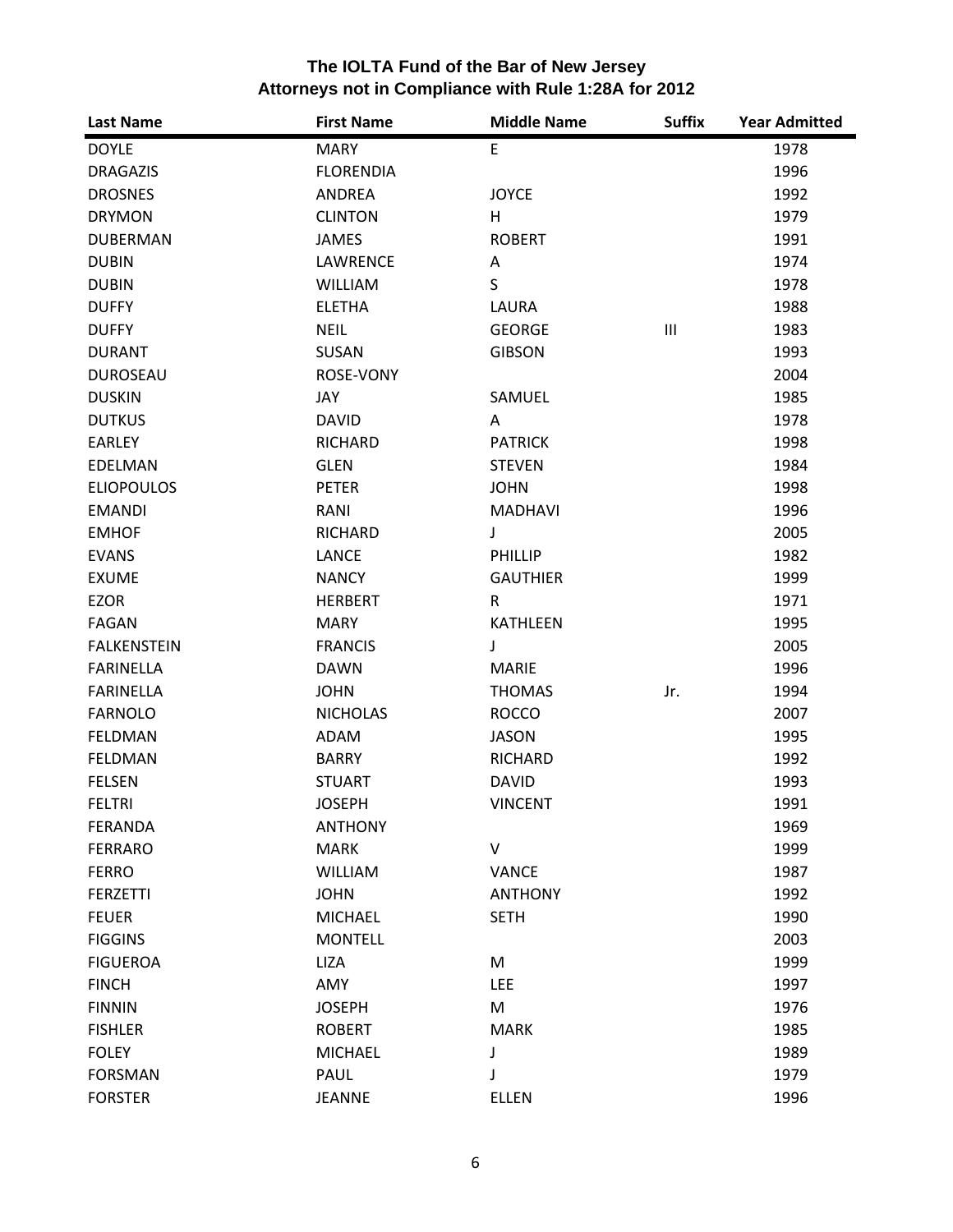| <b>Last Name</b>     | <b>First Name</b>  | <b>Middle Name</b> | <b>Suffix</b>              | <b>Year Admitted</b> |
|----------------------|--------------------|--------------------|----------------------------|----------------------|
| <b>FORTUNATO</b>     | <b>JOSEPH</b>      | Α                  |                            | 1981                 |
| <b>FOSTER</b>        | <b>ALBERTA</b>     | T                  |                            | 1974                 |
| <b>FOULKE</b>        | <b>EVAN</b>        | M                  |                            | 1997                 |
| <b>FOULON</b>        | <b>GILBERT</b>     | <b>MICHAEL</b>     |                            | 2000                 |
| <b>FRANCIS</b>       | <b>MICHAEL</b>     | D                  |                            | 1970                 |
| <b>FRANGES</b>       | <b>ANNE</b>        | K                  |                            | 1976                 |
| <b>FRANKEL</b>       | <b>ROBERT</b>      | <b>SCOTT</b>       |                            | 1994                 |
| <b>FRAY</b>          | <b>FREDRIC</b>     | <b>CARY</b>        |                            | 1988                 |
| <b>FRAYNE</b>        | <b>CLIFFORD</b>    | G                  |                            | 1975                 |
| <b>FREEMAN</b>       | <b>MARK</b>        | D                  |                            | 1999                 |
| <b>FRENCH</b>        | <b>STEVEN</b>      | $\mathsf{R}$       |                            | 2001                 |
| <b>FREUDENBERGER</b> | <b>MICHELLE</b>    | <b>SUE</b>         |                            | 1985                 |
| <b>FRIEDMAN</b>      | <b>RUSSELL</b>     | <b>CHARLES</b>     |                            | 1983                 |
| <b>FRITZ</b>         | <b>CHRISTOPHER</b> | <b>RAYMOND</b>     |                            | 1998                 |
| <b>FUNG</b>          | <b>MARK</b>        | T.                 |                            | 1994                 |
| <b>FURY</b>          | <b>MARK</b>        | <b>AARON</b>       |                            | 1986                 |
| <b>FUSCO</b>         | <b>FRANK</b>       | <b>CRAIG</b>       |                            | 1995                 |
| <b>GACHKO</b>        | <b>JOSEPH</b>      |                    |                            | 1983                 |
| <b>GAHLES</b>        | <b>KATHLEEN</b>    | <b>FRANCES</b>     |                            | 1982                 |
| GALLAGHER            | <b>JAMES</b>       | <b>MICHAEL</b>     |                            | 1998                 |
| <b>GALVAN</b>        | <b>SANDRA</b>      |                    |                            | 2002                 |
| <b>GARBER</b>        | <b>MICHAEL</b>     | <b>DAVID</b>       |                            | 1986                 |
| <b>GARDNER</b>       | <b>HARRISON</b>    |                    |                            | 1983                 |
| <b>GARLAND</b>       | <b>GARY</b>        | <b>BRUCE</b>       |                            | 1991                 |
| <b>GARRON</b>        | <b>DALE</b>        |                    |                            | 1992                 |
| <b>GARRY</b>         | <b>TARA</b>        | <b>MARIE</b>       |                            | 1999                 |
| <b>GAUGHAN</b>       | <b>VINCENT</b>     | <b>JOSEPH</b>      |                            | 1990                 |
| <b>GAVIN</b>         | <b>JOHN</b>        | $\mathsf F$        |                            | 1994                 |
| <b>GAYANILO</b>      | <b>PERCY</b>       | <b>DIEGO</b>       |                            | 2004                 |
| <b>GEBELOFF</b>      | <b>STEPHEN</b>     | <b>BENJAMIN</b>    |                            | 1988                 |
| <b>GECHTMAN</b>      | <b>JEFFREY</b>     | M                  |                            | 1972                 |
| <b>GEIER</b>         | <b>FRANCIS</b>     | X                  |                            | 2005                 |
| <b>GELFAND</b>       | MATISYAHU          |                    |                            | 2008                 |
| <b>GENOVESE</b>      | <b>ROBERT</b>      | <b>JOHN</b>        |                            | 1998                 |
| <b>GENTLESK</b>      | <b>MICHAEL</b>     | LOUIS              | $\ensuremath{\mathsf{II}}$ | 1989                 |
| <b>GENZANO</b>       | <b>JOSEPH</b>      | LOUIS              |                            | 1989                 |
| <b>GERMAIN</b>       | <b>GAYLA</b>       | <b>WICKS</b>       |                            | 2006                 |
| <b>GERON</b>         | <b>MICHAEL</b>     | <b>JAMES</b>       |                            | 1984                 |
| <b>GIBBONS</b>       | <b>ASHLIE</b>      | C                  |                            | 2003                 |
| <b>GIGLIOTTI</b>     | <b>MICHAEL</b>     | P                  |                            | 2007                 |
| <b>GILLER</b>        | <b>DAVID</b>       |                    |                            | 1994                 |
| <b>GILMAN</b>        | <b>SCOTT</b>       |                    |                            | 1989                 |
| <b>GINSBERG</b>      | <b>DAVID</b>       | M                  |                            | 1987                 |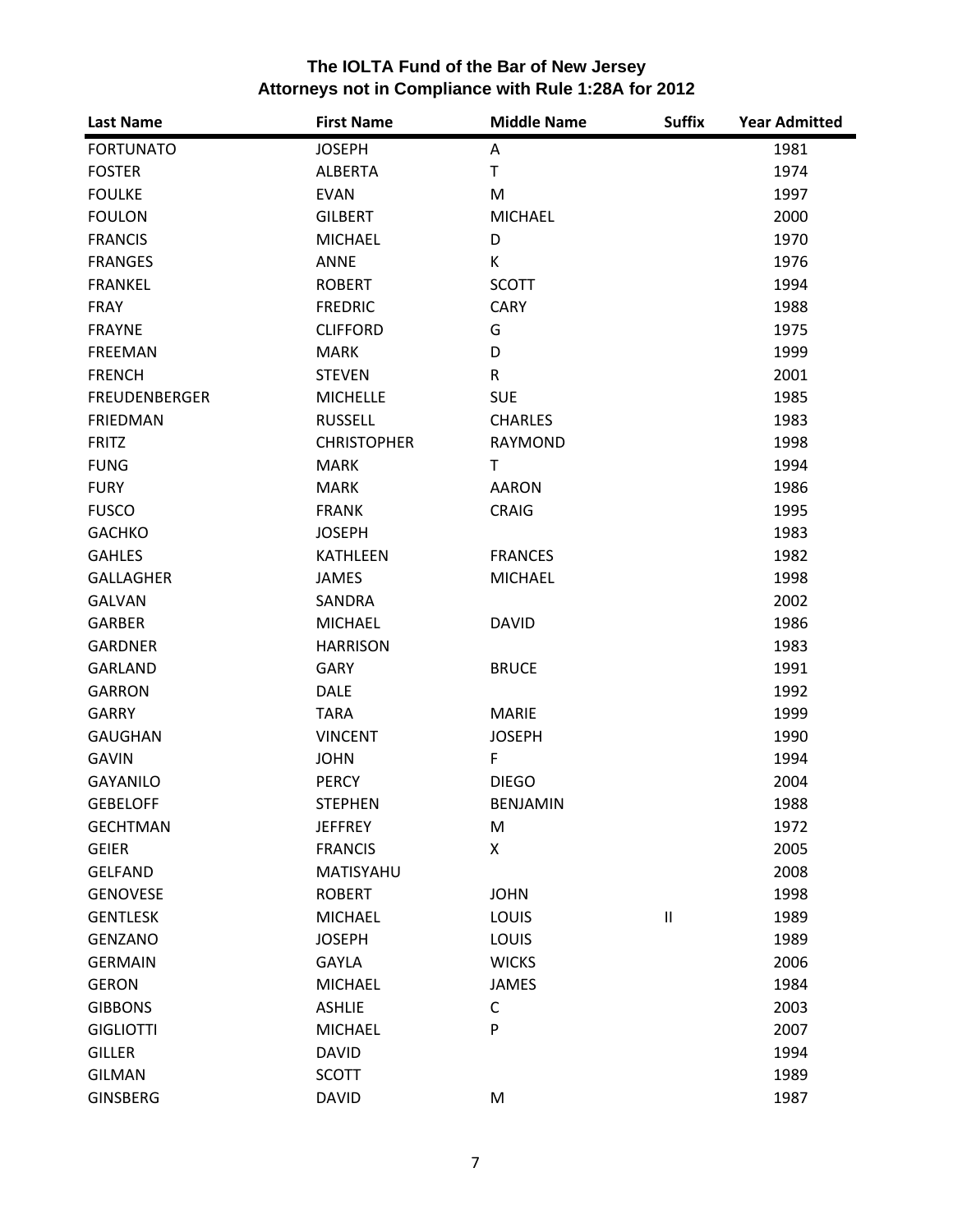| <b>Last Name</b>     | <b>First Name</b>   | <b>Middle Name</b> | <b>Suffix</b>                      | <b>Year Admitted</b> |
|----------------------|---------------------|--------------------|------------------------------------|----------------------|
| <b>GIRIBALDI</b>     | ALESSANDRO          |                    |                                    | 1998                 |
| <b>GLATTER</b>       | <b>DENISE</b>       | <b>RUBIN</b>       |                                    | 1999                 |
| <b>GLYPTIS</b>       | <b>MARK</b>         | <b>NICK</b>        |                                    | 1997                 |
| <b>GNIEWEK</b>       | <b>DAVID</b>        | Α                  |                                    | 1986                 |
| <b>GOLDBERG</b>      | <b>ELI</b>          | S                  |                                    | 1996                 |
| <b>GOLDBERG</b>      | <b>IRA</b>          | M                  |                                    | 1977                 |
| <b>GOLDBERG</b>      | <b>PAMELA ELLEN</b> | <b>PROCUNIAR</b>   |                                    | 1986                 |
| <b>GOLDFARB</b>      | <b>RONALD</b>       | $\mathsf{C}$       |                                    | 1977                 |
| <b>GOLDSTEIN</b>     | <b>STEVEN</b>       | <b>TODD</b>        |                                    | 1992                 |
| <b>GOMBERG</b>       | <b>LISA</b>         | M                  |                                    | 2004                 |
| GONZALEZ             | <b>NELSON</b>       |                    |                                    | 1997                 |
| <b>GONZOPH</b>       | <b>THOMAS</b>       | ANDREW             |                                    | 1986                 |
| <b>GOODING</b>       | <b>DENIS</b>        | Α                  |                                    | 1998                 |
| <b>GOODKIN</b>       | <b>RICHARD</b>      | T.                 |                                    | 1974                 |
| <b>GOODMAN</b>       | <b>MARK</b>         | H                  |                                    | 1991                 |
| <b>GORDON</b>        | <b>WILLIAM</b>      | <b>STUART</b>      |                                    | 1985                 |
| <b>GORDON-LAYDEN</b> | <b>JULIE</b>        | $\mathsf C$        |                                    | 2002                 |
| <b>GORRIN</b>        | <b>JEFFREY</b>      | E                  |                                    | 1976                 |
| <b>GOTTFRIED</b>     | <b>ERIC</b>         | <b>JASON</b>       |                                    | 1994                 |
| GOULD                | <b>DAVID</b>        | <b>FOSTER</b>      | $\ensuremath{\mathsf{III}}\xspace$ | 1986                 |
| <b>GRACE</b>         | <b>JAMES</b>        | К                  |                                    | 2000                 |
| <b>GRAHAM</b>        | <b>WILLIAM</b>      | <b>ROBB</b>        |                                    | 1983                 |
| <b>GRANT</b>         | <b>DODIVA</b>       |                    |                                    | 1999                 |
| <b>GRAVES</b>        | WILLIAM             | E                  |                                    | 1966                 |
| GREENBAUM            | <b>ROBERT</b>       | <b>MARK</b>        |                                    | 1987                 |
| GREENBERG            | <b>ELLEN</b>        | RAE                |                                    | 1983                 |
| <b>GREENBERG</b>     | <b>MICHAEL</b>      | <b>DAVID</b>       |                                    | 1992                 |
| <b>GREENBLATT</b>    | <b>MATTHEW</b>      | <b>WILLIAM</b>     |                                    | 2000                 |
| <b>GRESHES</b>       | <b>JASON</b>        |                    |                                    | 2001                 |
| <b>GRILL</b>         | <b>MICHAEL</b>      | <b>NICHOLAS</b>    |                                    | 1991                 |
| <b>GRODJESKI</b>     | <b>MICHAEL</b>      |                    |                                    | 1973                 |
| GROSSANO             | <b>MICHAEL</b>      | J                  |                                    | 1996                 |
| <b>GROSSBART</b>     | <b>DOUGLAS</b>      | S                  |                                    | 1997                 |
| <b>GROSSMAN</b>      | <b>EDWARD</b>       | <b>JEFFREY</b>     |                                    | 1985                 |
| <b>GROW</b>          | <b>JEFFREY</b>      | R                  |                                    | 1975                 |
| <b>GUERRERO</b>      | <b>RIO</b>          | M                  |                                    | 1998                 |
| <b>GUEZ</b>          | <b>VICTORIA</b>     | <b>JANE</b>        |                                    | 1986                 |
| <b>GULLER</b>        | <b>MATTHEW</b>      | <b>EVAN</b>        |                                    | 1992                 |
| <b>GULLO</b>         | <b>MICHAEL</b>      | E                  |                                    | 1994                 |
| <b>GUTERL</b>        | <b>JOSEPH</b>       | N                  |                                    | 1974                 |
| <b>HALLAJIAN</b>     | ANDREW              | <b>HAGOP</b>       |                                    | 1991                 |
| <b>HANNIGAN</b>      | <b>GREYSON</b>      | PAUL               |                                    | 1999                 |
| <b>HANTON</b>        | <b>MELVIN</b>       |                    |                                    | 1993                 |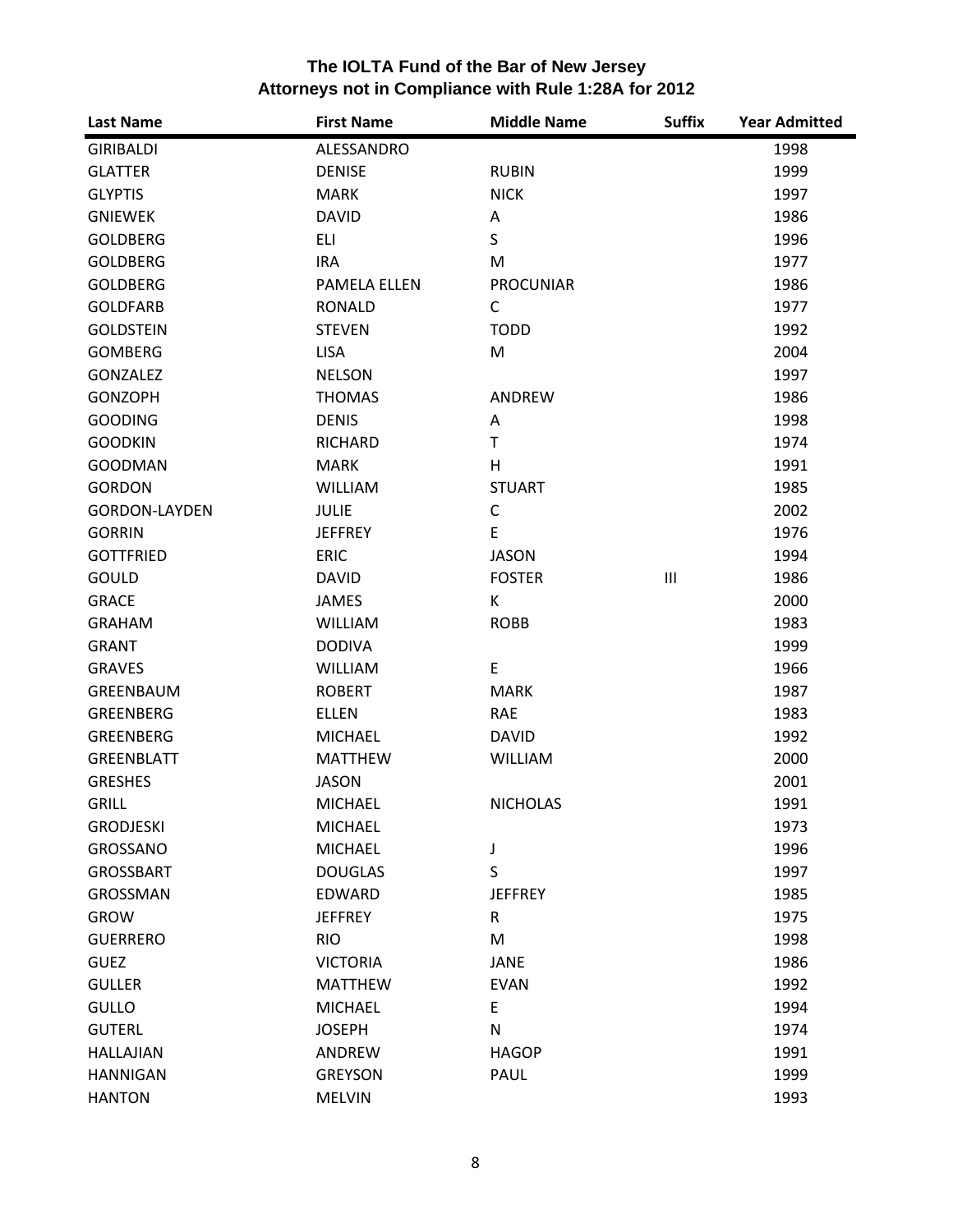| The IOLTA Fund of the Bar of New Jersey              |
|------------------------------------------------------|
| Attorneys not in Compliance with Rule 1:28A for 2012 |

| <b>Last Name</b>  | <b>First Name</b>  | <b>Middle Name</b> | <b>Suffix</b>                      | <b>Year Admitted</b> |
|-------------------|--------------------|--------------------|------------------------------------|----------------------|
| HARDAWAY          | <b>CYNTHIA</b>     | <b>HUGHES</b>      |                                    | 1994                 |
| <b>HARPER</b>     | <b>ROBERT</b>      | <b>MATTHEW</b>     |                                    | 2007                 |
| <b>HARRIS</b>     | <b>ELLEN</b>       | <b>MICHELLE</b>    |                                    | 1986                 |
| <b>HARRIS</b>     | <b>JACQUELINE</b>  | <b>ROCHELLE</b>    |                                    | 1990                 |
| <b>HARRISON</b>   | <b>MARDI</b>       |                    |                                    | 1994                 |
| <b>HARRISON</b>   | <b>MARK</b>        | S                  |                                    | 1975                 |
| <b>HAR-SINAY</b>  | NATANELLA          | B                  |                                    | 2008                 |
| <b>HASAN</b>      | ABDUL-MAJID        | B                  |                                    | 1976                 |
| <b>HAUG</b>       | <b>JONATHAN</b>    | C                  |                                    | 2007                 |
| <b>HEINEMAN</b>   | <b>ROBERT</b>      | M                  |                                    | 1973                 |
| <b>HEIR</b>       | <b>DOUGLAS</b>     | RANDAL             |                                    | 1994                 |
| HENNESSEY         | <b>BRENDAN</b>     | <b>JAMES</b>       |                                    | 2007                 |
| <b>HENRY</b>      | <b>DAVID</b>       | <b>JAMES</b>       |                                    | 2001                 |
| <b>HERBERT</b>    | <b>MICHAEL</b>     | T                  | Sr.                                | 2001                 |
| <b>HERMAN</b>     | <b>LEE</b>         | M                  |                                    | 1978                 |
| <b>HERMAN</b>     | <b>ROBERT</b>      | <b>DAVID</b>       |                                    | 1998                 |
| <b>HERSH</b>      | <b>BRUCE</b>       | D                  |                                    | 1981                 |
| <b>HERSPERGER</b> | <b>JOHN</b>        | WEIDNER            |                                    | 1994                 |
| <b>HEUBEL</b>     | <b>RICHARD</b>     | $\mathsf{C}$       |                                    | 1977                 |
| <b>HIGGINS</b>    | <b>JOSEPH</b>      | A                  | Jr.                                | 1967                 |
| <b>HIGGINS</b>    | <b>STEPHEN</b>     | <b>MICHAEL</b>     |                                    | 1991                 |
| <b>HILL</b>       | LEONARD            | К                  |                                    | 1998                 |
| <b>HILLER</b>     | <b>MICHAEL</b>     | <b>STEVEN</b>      |                                    | 1998                 |
| <b>HIPP</b>       | <b>JOHN</b>        | <b>FRANCIS</b>     |                                    | 1985                 |
| <b>HOCHBERG</b>   | <b>JAMES</b>       | $\mathsf F$        |                                    | 2007                 |
| <b>HOLLANDER</b>  | <b>RACHEL</b>      | <b>LYNN</b>        |                                    | 1992                 |
| <b>HOLOVACS</b>   | <b>MARY</b>        | <b>BRIANNE</b>     |                                    | 1990                 |
| <b>HOMEL</b>      | <b>JEFFRY</b>      | <b>HOWARD</b>      |                                    | 1987                 |
| <b>HOPKINS</b>    | <b>JOHN</b>        | <b>JOSEPH</b>      | $\ensuremath{\mathsf{III}}\xspace$ | 1991                 |
| <b>HORNBECK</b>   | <b>THOMAS</b>      | <b>JOSEPH</b>      |                                    | 1998                 |
| <b>HOWARD</b>     | EDWARD             | <b>JOSEPH</b>      |                                    | 1996                 |
| <b>HUGHES</b>     | <b>ROBERT</b>      | P                  |                                    | 1974                 |
| <b>HUGHES</b>     | SUSAN              | $\mathsf C$        |                                    | 1981                 |
| <b>HUGHES</b>     | <b>VIRGINIA</b>    | E                  |                                    | 1987                 |
| <b>HUMEN</b>      | <b>PETER</b>       | L                  |                                    | 1977                 |
| <b>HURTAULT</b>   | ARNOLD             | E                  |                                    | 1988                 |
| <b>HUSSAIN</b>    | <b>TARIQ</b>       |                    |                                    | 2008                 |
| <b>HYDE</b>       | <b>CHRISTOPHER</b> | <b>WEST</b>        |                                    | 1987                 |
| <b>HYMAN</b>      | <b>JULIE</b>       |                    |                                    | 1997                 |
| <b>IBRAHIM</b>    | <b>DEAN</b>        | <b>WALID</b>       |                                    | 1987                 |
| <b>INDYK</b>      | <b>JILL</b>        | M                  |                                    | 2002                 |
| <b>INGRAM</b>     | <b>MICHELE</b>     | <b>ANN</b>         |                                    | 1992                 |
| <b>IPPOLITO</b>   | CARL               | <b>MICHAEL</b>     |                                    | 1988                 |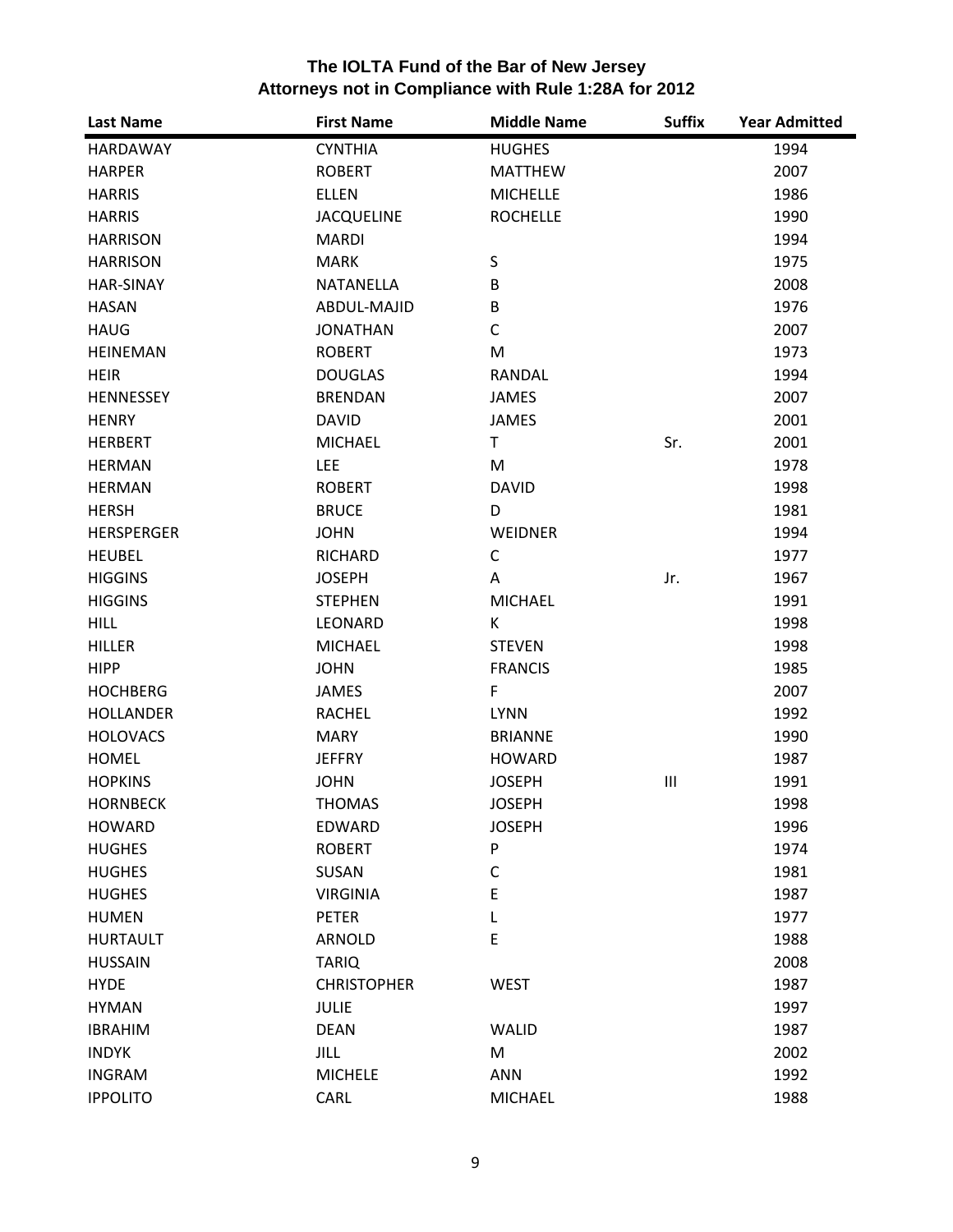| <b>Last Name</b> | <b>First Name</b> | <b>Middle Name</b> | <b>Suffix</b>  | <b>Year Admitted</b> |
|------------------|-------------------|--------------------|----------------|----------------------|
| <b>ISRAEL</b>    | <b>ERIC</b>       | ADAM               |                | 1992                 |
| <b>JANNETTE</b>  | <b>KENNETH</b>    | <b>STEVEN</b>      |                | 2006                 |
| <b>JEAN</b>      | SAMUEL            | S <sub>Z</sub>     |                | 1996                 |
| JELLEN           | <b>PATRICIA</b>   | <b>WILBER</b>      |                | 1992                 |
| <b>JENSEN</b>    | <b>DAVID</b>      | <b>DOUGLAS</b>     |                | 2003                 |
| <b>JHAVERI</b>   | <b>RASHMI</b>     |                    |                | 2000                 |
| <b>JOHNSON</b>   | LARRY             | LEWIS              |                | 1982                 |
| <b>JOHNSON</b>   | <b>PETER</b>      | <b>JAMES</b>       |                | 1987                 |
| <b>JONES</b>     | <b>DOUGLAS</b>    | M                  |                | 1990                 |
| <b>JONES</b>     | <b>JEFFREY</b>    | <b>THANE</b>       |                | 1995                 |
| <b>JONES</b>     | LATANYA           | M                  |                | 2007                 |
| <b>JOSEPH</b>    | <b>MARIO</b>      | <b>ALEXIS</b>      |                | 1996                 |
| <b>JOSIAH</b>    | <b>SELIKA</b>     | <b>BALM</b>        |                | 1992                 |
| <b>JURMAN</b>    | <b>CHARLES</b>    | H                  |                | 1972                 |
| <b>KAHN</b>      | <b>MICHAEL</b>    | Α                  |                | 1989                 |
| <b>KALEBIC</b>   | <b>STEVE</b>      | <b>MATTHEW</b>     |                | 1985                 |
| <b>KALINA</b>    | <b>ROBERT</b>     | I                  |                | 1975                 |
| <b>KAMINSKI</b>  | ANDREW            | E                  |                | 2001                 |
| <b>KAPLAN</b>    | SUSAN             | $\mathsf{R}$       |                | 1980                 |
| <b>KAPLIN</b>    | <b>RICHARD</b>    | <b>ALAN</b>        |                | 1997                 |
| <b>KARABELAS</b> | <b>KIRK</b>       | T                  |                | 1994                 |
| <b>KARIKARI</b>  | <b>GERALD</b>     |                    |                | 2001                 |
| <b>KAROL</b>     | <b>JOHN</b>       | A                  |                | 2002                 |
| <b>KARRAN</b>    | <b>TREVOR</b>     | <b>NAVINDRA</b>    |                | 2003                 |
| <b>KARWELL</b>   | PAUL              | H                  |                | 1970                 |
| <b>KAUFMAN</b>   | <b>BARRY</b>      | <b>MITCHELL</b>    |                | 1992                 |
| <b>KAUFMAN</b>   | <b>MATTHEW</b>    | Α                  |                | 1980                 |
| <b>KAVANAGH</b>  | <b>CHRISTINE</b>  |                    |                | 2004                 |
| <b>KAYE</b>      | <b>MARC</b>       | <b>MENDELL</b>     |                | 1984                 |
| <b>KELLEHER</b>  | <b>JAMES</b>      | P                  |                | 1975                 |
| KELLY            | ADAM              |                    |                | 1999                 |
| KELLY            | <b>SCOTT</b>      | <b>MONTGOMER</b>   |                | 1991                 |
| <b>KELSEN</b>    | <b>BENJAMIN</b>   | G                  |                | 1999                 |
| <b>KELTOS</b>    | <b>ROBERT</b>     | <b>JOSEPH</b>      |                | 2006                 |
| <b>KENLAN</b>    | <b>EDWARD</b>     | O                  | Jr.            | 1970                 |
| <b>KENNEY</b>    | <b>THOMAS</b>     | J                  | $\mathsf{III}$ | 1976                 |
| <b>KENNY</b>     | <b>TERENCE</b>    |                    |                | 1990                 |
| <b>KESSLER</b>   | <b>JASON</b>      | <b>BRENT</b>       |                | 2002                 |
| <b>KHAN</b>      | <b>NADIRA</b>     |                    |                | 1999                 |
| <b>KHAWAJA</b>   | <b>NOSHEEN</b>    |                    |                | 1995                 |
| KILEY            | <b>LORNA</b>      | GAIL               |                | 1993                 |
| <b>KILLEN</b>    | <b>GUY</b>        | W                  |                | 1981                 |
| KIM              | <b>HYONG</b>      | <b>KYOO</b>        |                | 1995                 |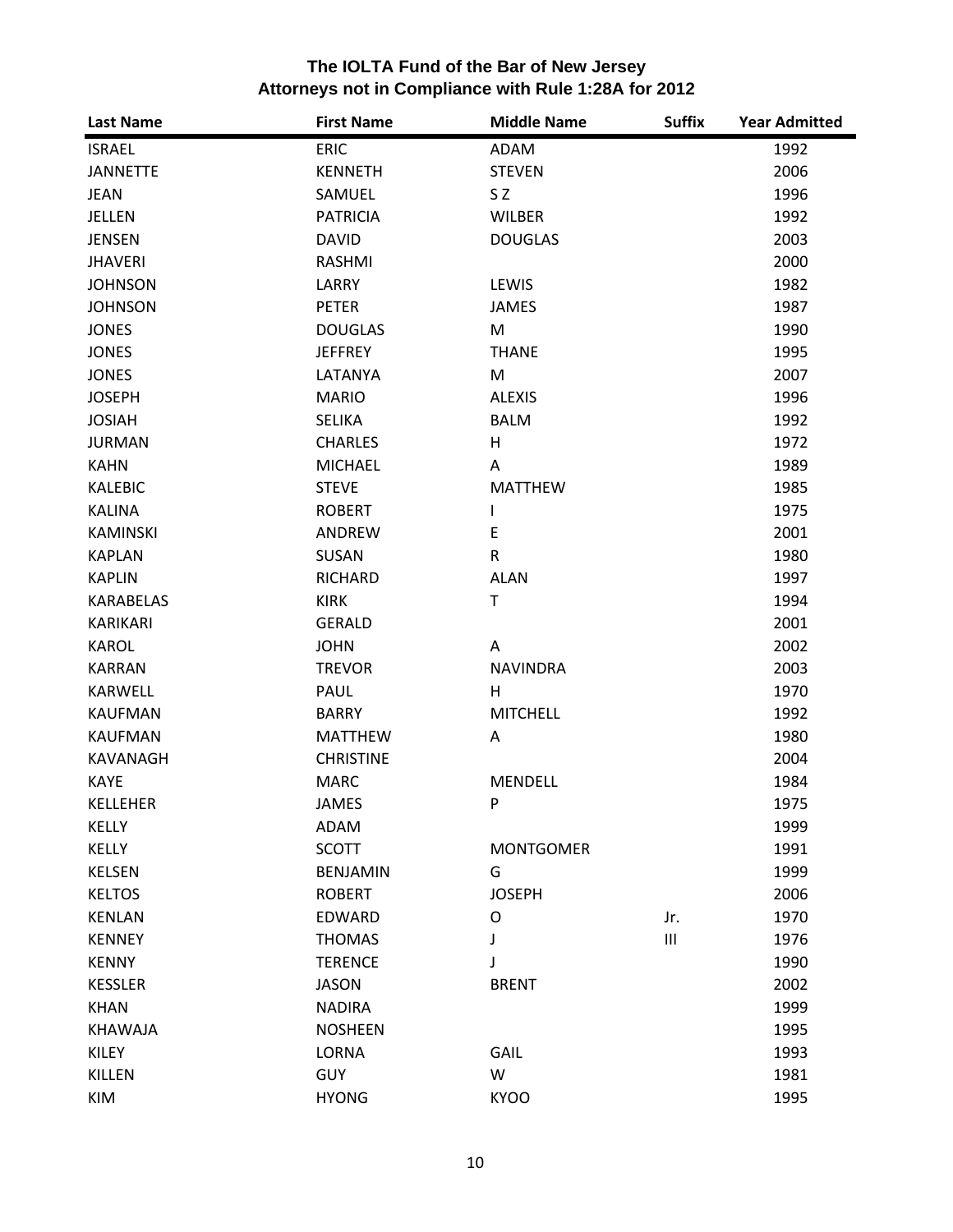| The IOLTA Fund of the Bar of New Jersey              |
|------------------------------------------------------|
| Attorneys not in Compliance with Rule 1:28A for 2012 |

| <b>Last Name</b> | <b>First Name</b>  | <b>Middle Name</b> | <b>Suffix</b> | <b>Year Admitted</b> |
|------------------|--------------------|--------------------|---------------|----------------------|
| KIM              | <b>SUN</b>         | IK                 |               | 2006                 |
| <b>KINGMAN</b>   | <b>MICHAEL</b>     | L                  |               | 1978                 |
| <b>KINSLEY</b>   | <b>JENNIFER</b>    | A                  |               | 1995                 |
| <b>KIRKWOOD</b>  | <b>CHRISTOPHER</b> | <b>JAMES</b>       |               | 1985                 |
| <b>KLAYMAN</b>   | <b>CRAIG</b>       | H                  |               | 1982                 |
| <b>KLINE</b>     | <b>ROBERT</b>      | <b>MICHAEL</b>     |               | 1989                 |
| <b>KLOTZ</b>     | <b>JOHN</b>        | R                  |               | 1993                 |
| <b>KNAPP</b>     | <b>DAVID</b>       | <b>JOSEPH</b>      |               | 1992                 |
| <b>KNAPP</b>     | <b>DONALD</b>      | <b>EDWARD</b>      |               | 1994                 |
| <b>KOBRINSKI</b> | DANIEL             | ZVI                |               | 2003                 |
| <b>KOEHLER</b>   | <b>RICHARD</b>     | E                  |               | 1981                 |
| <b>KOKONOS</b>   | <b>JOHN</b>        | S                  |               | 1986                 |
| <b>KOLLER</b>    | <b>DAVID</b>       | M                  |               | 2002                 |
| <b>KOLLORY</b>   | <b>PETER</b>       | S                  |               | 1994                 |
| KOPPENAAL        | <b>RICHARD</b>     | <b>DAVID</b>       |               | 1982                 |
| <b>KORN</b>      | <b>MARK</b>        | E                  |               | 2000                 |
| <b>KOWALCHYN</b> | <b>NICHOLAS</b>    | <b>WILLIAM</b>     |               | 1983                 |
| KRASELNIK        | <b>ROBERT</b>      | LOUIS              |               | 2000                 |
| <b>KRAUSS</b>    | <b>ALAN</b>        | <b>DREW</b>        |               | 1982                 |
| <b>KREISER</b>   | <b>TRAVIS</b>      | <b>LEE</b>         |               | 1994                 |
| <b>KREUTZER</b>  | JOY                | M                  |               | 2004                 |
| <b>KRIVOSHIK</b> | <b>DAVID</b>       | <b>PETER</b>       |               | 1995                 |
| <b>KROLL</b>     | <b>JONATHAN</b>    | <b>EMANUEL</b>     |               | 1993                 |
| <b>KRUGER</b>    | <b>ROBERT</b>      | D                  |               | 1966                 |
| <b>KUBA</b>      | <b>LANCE</b>       | <b>ERIC</b>        |               | 1987                 |
| <b>KUNER</b>     | <b>MARTIN</b>      | <b>HOWARD</b>      |               | 1988                 |
| <b>KUTIL</b>     | <b>PETER</b>       | M                  |               | 2005                 |
| <b>KWASNY</b>    | <b>RICHARD</b>     | <b>JOSEPH</b>      |               | 1989                 |
| LA FEIR          | <b>ANN</b>         | <b>MARIE</b>       |               | 2002                 |
| LA MANNA         | ANGELA             | <b>MARIE</b>       |               | 2003                 |
| LA PORTA         | PHILLIP            | Α                  |               | 1992                 |
| LABIB            | <b>DAVID</b>       | <b>JOSEPH</b>      |               | 2007                 |
| LAINE            | <b>EVAN</b>        | E                  |               | 1981                 |
| LANCIA           | <b>THOMAS</b>      | M                  |               | 1992                 |
| <b>LANDSBERG</b> | <b>SIMON</b>       | B                  |               | 2005                 |
| <b>LANGTON</b>   | JAMES              | Н                  |               | 1978                 |
| LANIER           | <b>CHERYL</b>      | J                  |               | 1987                 |
| <b>LARKINS</b>   | <b>DANIEL</b>      | G                  |               | 1983                 |
| LATHIA           | <b>JULIE</b>       | D                  |               | 2008                 |
| LAURA            | <b>JOSEPH</b>      | M                  |               | 1989                 |
| LAURI            | ANDREW             | M                  |               | 1994                 |
| LAVENDER         | LARRY              | <b>ARTHUR</b>      | Jr.           | 2002                 |
| LAVERGNE         | <b>LISETTE</b>     |                    |               | 2003                 |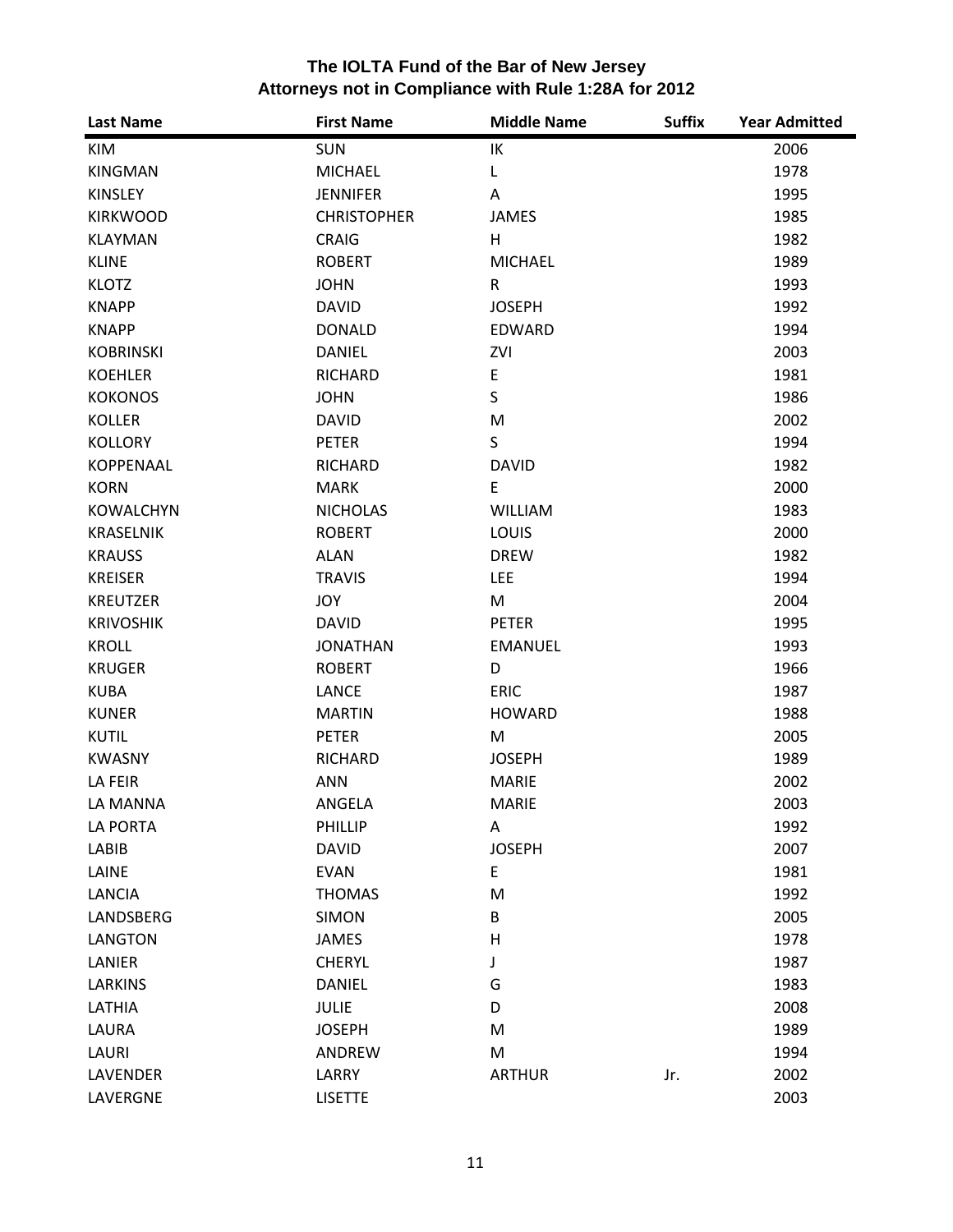| <b>Last Name</b>   | <b>First Name</b> | <b>Middle Name</b> | <b>Suffix</b>                      | <b>Year Admitted</b> |
|--------------------|-------------------|--------------------|------------------------------------|----------------------|
| LAVIN              | <b>GEORGE</b>     | J                  | $\ensuremath{\mathsf{III}}\xspace$ | 1993                 |
| LAWLER             | <b>PATRICIA</b>   | ${\sf R}$          |                                    | 1989                 |
| LE GOFF            | <b>PATRICIA</b>   | Α                  |                                    | 1993                 |
| LEDERER            | <b>JONATHAN</b>   | $\mathsf{R}$       |                                    | 1991                 |
| LEDERMAN           | <b>KEITH</b>      | <b>SCOTT</b>       |                                    | 1997                 |
| <b>LEE</b>         | <b>JAMES</b>      |                    |                                    | 1999                 |
| <b>LEE</b>         | <b>KAREN</b>      | H                  |                                    | 1989                 |
| <b>LEE</b>         | <b>ROBERT</b>     | E                  | Jr.                                | 1975                 |
| <b>LEE</b>         | SHAWANE           | L                  |                                    | 2006                 |
| <b>LEEMON</b>      | <b>SCOTT</b>      | <b>EVAN</b>        |                                    | 1995                 |
| LEFKOWICZ          | <b>MARK</b>       | I                  |                                    | 1997                 |
| LEHRER             | <b>RICHARD</b>    |                    |                                    | 1984                 |
| LEININGER          | <b>WILLIAM</b>    | J                  |                                    | 1981                 |
| <b>LENTINI</b>     | <b>MALAN</b>      |                    |                                    | 2003                 |
| LEONARD            | <b>ROBERT</b>     | G                  |                                    | 1970                 |
| LEONE-ZWILLINGER   | <b>CHRISTINE</b>  | M                  |                                    | 1983                 |
| LEPARULO           | <b>LINDA</b>      | S                  |                                    | 1982                 |
| LEUZZI             | <b>BRUCE</b>      | J                  |                                    | 1988                 |
| LEUZZI             | <b>JOSEPH</b>     | P                  |                                    | 1976                 |
| LEVANT             | <b>HARRY</b>      | J                  |                                    | 1989                 |
| <b>LEVEN</b>       | LAWRENCE          | Α                  |                                    | 1973                 |
| LEVENTHAL          | <b>ROBERT</b>     | $\mathsf{C}$       |                                    | 1971                 |
| <b>LEVINE</b>      | <b>JUSTIN</b>     |                    |                                    | 1985                 |
| <b>LEVINE</b>      | <b>SETH</b>       | D                  |                                    | 1983                 |
| <b>LICHTENBERG</b> | <b>EVA</b>        | L                  |                                    | 1983                 |
| <b>LIGON</b>       | <b>JOHN</b>       | A                  |                                    | 1990                 |
| <b>LIN</b>         | <b>DORIS</b>      | <b>KIM</b>         |                                    | 1996                 |
| LINN               | <b>DANIEL</b>     | C                  |                                    | 1989                 |
| <b>LIPPMAN</b>     | <b>STEPHEN</b>    | S                  |                                    | 1968                 |
| <b>LIVENGOOD</b>   | Н                 | R                  |                                    | 1979                 |
| <b>LLOYD</b>       | <b>JAMES</b>      | <b>DAVID</b>       |                                    | 1996                 |
| LOATMAN-CLARK      | <b>TAMARA</b>     | <b>LYNN</b>        |                                    | 2006                 |
| <b>LOGLISCI</b>    | <b>MARCUS</b>     | E                  |                                    | 2002                 |
| <b>LOMBARDO</b>    | <b>BART</b>       | <b>WILLIAM</b>     |                                    | 1996                 |
| <b>LONDON</b>      | <b>ROSS</b>       | D                  |                                    | 1976                 |
| <b>LONGHI</b>      | <b>ROBERT</b>     | J                  |                                    | 1992                 |
| LORENO             | <b>TONYVEN</b>    | v                  |                                    | 1994                 |
| <b>LOURENCO</b>    | <b>BRIAN</b>      | <b>WILLIAM</b>     |                                    | 2000                 |
| LUDWIG             | <b>ARNOLD</b>     | J                  |                                    | 1985                 |
| <b>LUK</b>         | <b>LEON</b>       | К                  |                                    | 1989                 |
| LUNDQUIST          | DALE              | Η                  |                                    | 1982                 |
| <b>LUX</b>         | <b>FRANK</b>      | J                  |                                    | 1974                 |
| MAC DOUGALL        | <b>MICHAEL</b>    | Α                  |                                    | 2004                 |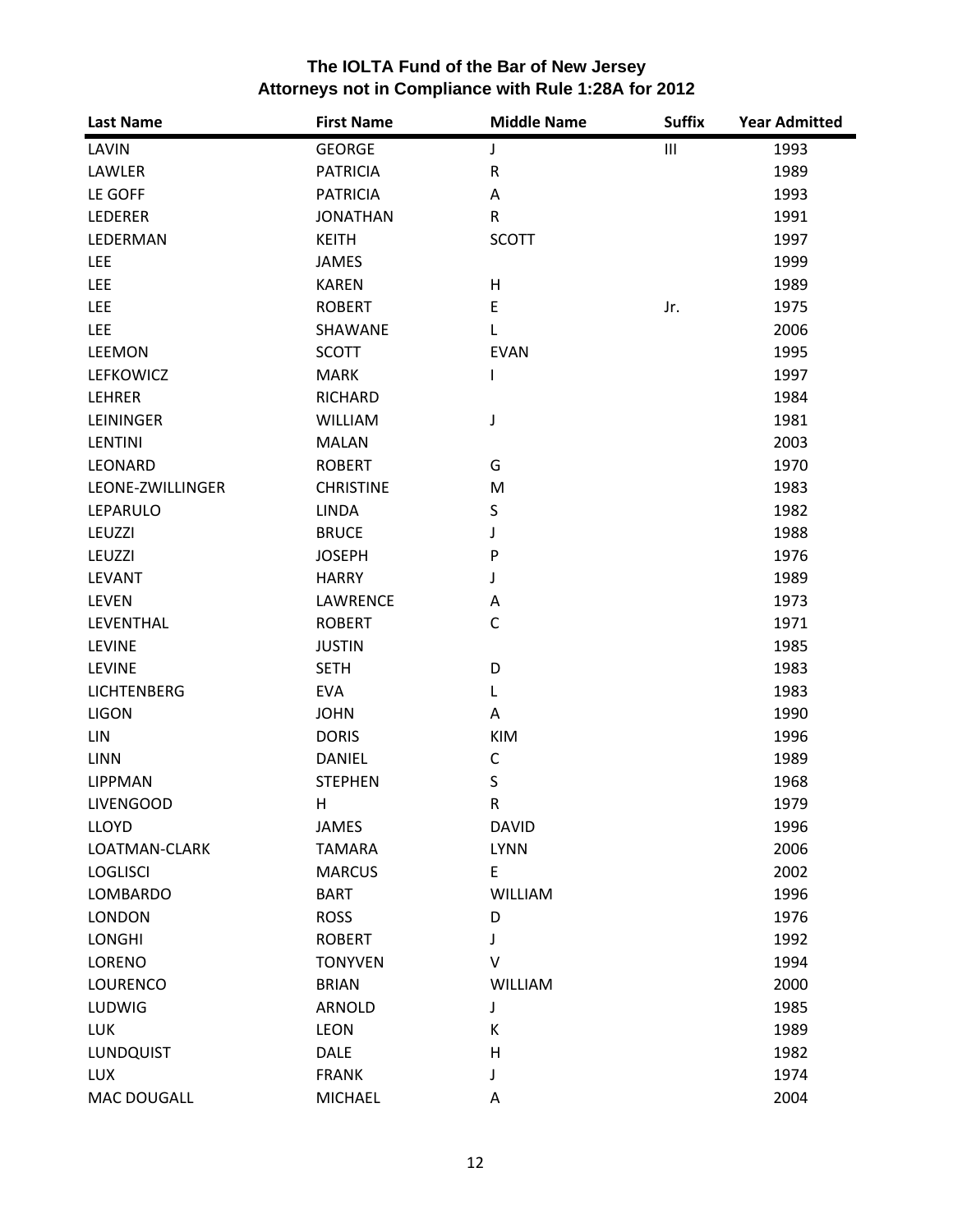| <b>Last Name</b>  | <b>First Name</b>  | <b>Middle Name</b> | <b>Suffix</b>  | <b>Year Admitted</b> |
|-------------------|--------------------|--------------------|----------------|----------------------|
| <b>MAHONEY</b>    | <b>JOHN</b>        | W                  |                | 1983                 |
| <b>MAIORIELLO</b> | <b>JOHN</b>        | J                  |                | 1989                 |
| <b>MAIORINO</b>   | <b>THOMAS</b>      | J                  |                | 1988                 |
| MAJEED            | <b>MALIK</b>       |                    |                | 1996                 |
| <b>MAJEWSKI</b>   | <b>THOMAS</b>      | M                  |                | 1994                 |
| MALASZCZYK        | <b>KARL</b>        | <b>MARTIN</b>      |                | 1999                 |
| <b>MALEADY</b>    | <b>JAMES</b>       | Α                  |                | 1992                 |
| <b>MALLACE</b>    | <b>ANTHONY</b>     | N                  |                | 1986                 |
| <b>MALVONE</b>    | <b>NEIL</b>        | Α                  |                | 1993                 |
| <b>MAN</b>        | <b>JOSEPH</b>      | $\mathsf{C}$       |                | 1984                 |
| <b>MANIGAULT</b>  | SAMUEL             | M                  |                | 1984                 |
| <b>MANNERS</b>    | <b>ROBERT</b>      | <b>MICHAEL</b>     |                | 1994                 |
| <b>MANSHEL</b>    | <b>MILTON</b>      | M                  |                | 1977                 |
| <b>MARCHITTO</b>  | <b>JOSEPHINE</b>   | Α                  |                | 1985                 |
| <b>MARKHAM</b>    | <b>THERESA</b>     | Α                  |                | 1999                 |
| <b>MARKOWITZ</b>  | <b>TAMMI</b>       |                    |                | 1999                 |
| <b>MARKS</b>      | <b>STEVEN</b>      | н                  |                | 1981                 |
| <b>MARSHALL</b>   | <b>JOHN</b>        | P                  |                | 1976                 |
| <b>MARTIN</b>     | <b>KATHLEEN</b>    | E                  |                | 1992                 |
| <b>MARTIN</b>     | <b>KEITH</b>       | W                  |                | 1977                 |
| <b>MASIUK</b>     | <b>JOSEPH</b>      | M                  |                | 1984                 |
| <b>MASON</b>      | <b>DEIRDRE</b>     | <b>MONIQUE</b>     |                | 1995                 |
| <b>MASON</b>      | <b>JEFFREY</b>     | C                  |                | 1986                 |
| <b>MASTRO</b>     | <b>CHERYL</b>      | L                  |                | 1990                 |
| <b>MATHEWSON</b>  | <b>RODERICK</b>    | D                  |                | 1988                 |
| <b>MATTESSICH</b> | <b>CAROLE</b>      | M                  |                | 1989                 |
| <b>MAYER</b>      | <b>JOEL</b>        | S                  |                | 1988                 |
| <b>MAYS</b>       | <b>AMANDA</b>      | <b>TOBY</b>        |                | 2004                 |
| <b>MAZER</b>      | PAUL               | <b>HARRIS</b>      |                | 2004                 |
| MC CABE-CHIACCHIO | <b>LEE</b>         | <b>ANN</b>         |                | 1992                 |
| <b>MC CARTHY</b>  | <b>CHRISTOPHER</b> | J                  |                | 1989                 |
| <b>MC CARTNEY</b> | <b>DANIEL</b>      | <b>WARREN</b>      | Jr.            | 1995                 |
| <b>MC CARTY</b>   | <b>WILLIAM</b>     | Η                  | Jr.            | 1986                 |
| MC CLOSKEY        | <b>SHARON</b>      | Α                  |                | 1985                 |
| MC CLUSKEY        | <b>HUGH</b>        | B                  |                | 1969                 |
| <b>MC DONALD</b>  | <b>ROGER</b>       | Α                  |                | 1988                 |
| MC DONNELL        | <b>CHRISTOPHER</b> | <b>PETER</b>       |                | 1997                 |
| <b>MC DONNELL</b> | <b>WILLIAM</b>     | J                  |                | 2005                 |
| <b>MC GEARY</b>   | <b>MICHELLE</b>    | <b>FILIPPONE</b>   |                | 1991                 |
| <b>MC GINTY</b>   | <b>EDWARD</b>      | <b>FRANCIS</b>     |                | 2009                 |
| <b>MC GUIRE</b>   | <b>HUGH</b>        | Α                  | $\mathbf{III}$ | 1989                 |
| <b>MC GUIRE</b>   | JAMES              | J                  | Jr.            | 1974                 |
| MC KENNA          | <b>ROBERT</b>      |                    |                | 1978                 |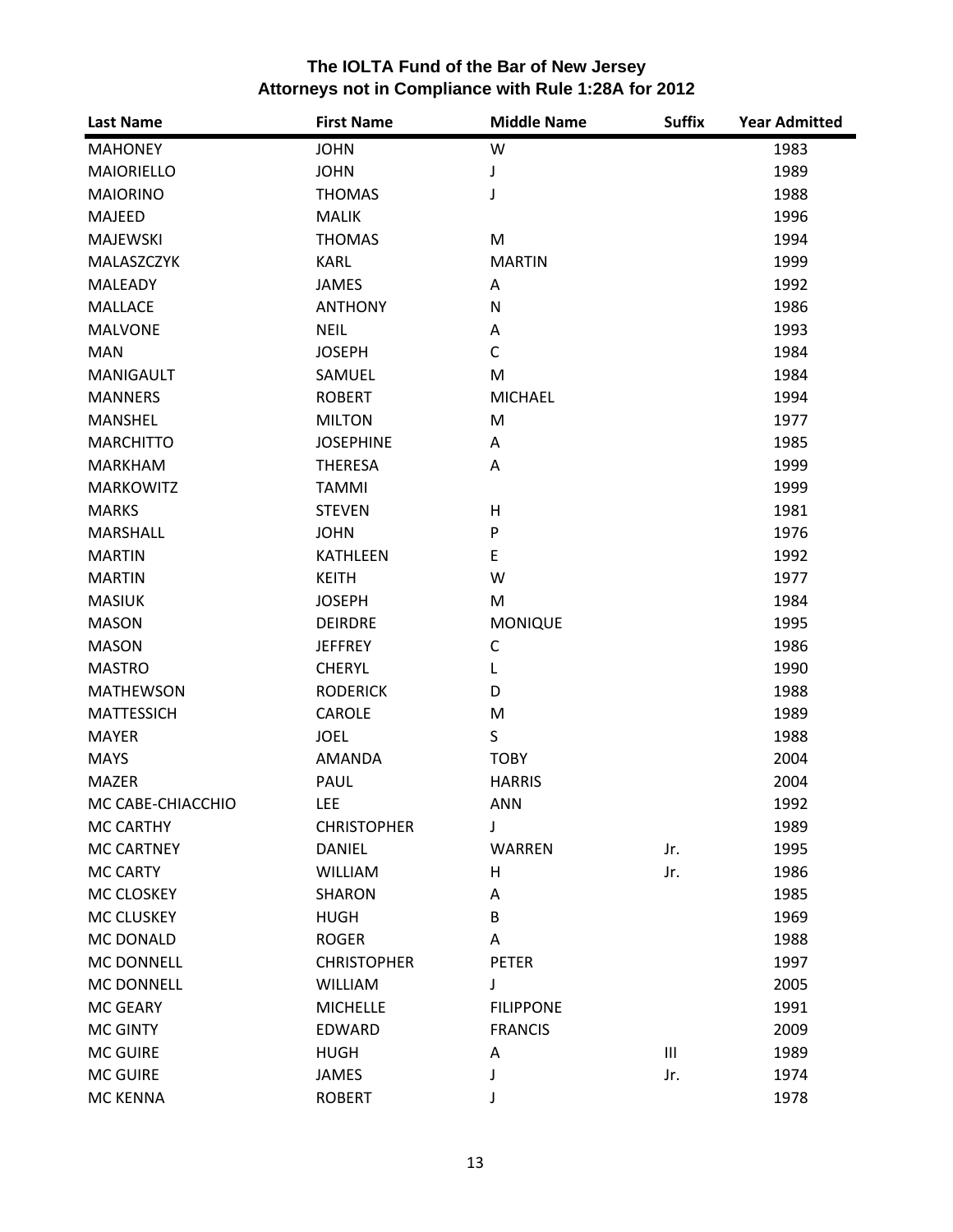| The IOLTA Fund of the Bar of New Jersey              |
|------------------------------------------------------|
| Attorneys not in Compliance with Rule 1:28A for 2012 |

| <b>Last Name</b>   | <b>First Name</b> | <b>Middle Name</b> | <b>Suffix</b>              | <b>Year Admitted</b> |
|--------------------|-------------------|--------------------|----------------------------|----------------------|
| <b>MC KILLOP</b>   | <b>DONNA</b>      | M                  |                            | 1984                 |
| <b>MC MANUS</b>    | <b>WILLIAM</b>    | E                  | $\ensuremath{\mathsf{II}}$ | 1982                 |
| <b>MC STRAVICK</b> | <b>TERRENCE</b>   | M                  |                            | 1992                 |
| <b>MC VAN</b>      | <b>BRIAN</b>      | P                  |                            | 1979                 |
| <b>MC VAN</b>      | <b>BRIAN</b>      | <b>PATRICK</b>     |                            | 2009                 |
| <b>MC VEIGH</b>    | <b>KEVIN</b>      | <b>MICHAEL</b>     |                            | 1995                 |
| <b>MCGINTY</b>     | <b>ANNE MARIE</b> |                    |                            | 1992                 |
| <b>MCKITHEN</b>    | <b>MARC</b>       | Α                  |                            | 2001                 |
| <b>MEADOWS</b>     | <b>WILLIAM</b>    | T.                 |                            | 2003                 |
| <b>MEDEIROS</b>    | LORRAINE          | <b>MIGUEL</b>      |                            | 2004                 |
| <b>MELE</b>        | <b>MICHAEL</b>    | Α                  |                            | 1987                 |
| <b>MELENDEZ</b>    | <b>FRANK</b>      | M                  |                            | 1987                 |
| <b>MELIADO</b>     | <b>DONALD</b>     | J                  | Jr.                        | 1988                 |
| <b>MERSON</b>      | <b>MARK</b>       | Α                  |                            | 1986                 |
| <b>MESTER</b>      | <b>LAURENCE</b>   | ANDREW             |                            | 1996                 |
| <b>MEYER</b>       | <b>WILLIAM</b>    | E                  |                            | 1976                 |
| <b>MIDDLETON</b>   | <b>TIMOTHY</b>    | B                  |                            | 1985                 |
| <b>MIELE</b>       | EDWARD            | F                  |                            | 1968                 |
| <b>MILAZZO</b>     | <b>STEPHEN</b>    | E                  |                            | 1984                 |
| <b>MILKS</b>       | <b>HARRIET</b>    | D                  |                            | 1989                 |
| <b>MILLER</b>      | <b>DANIEL</b>     | E                  |                            | 1980                 |
| <b>MILLER</b>      | <b>MELVIN</b>     | J                  |                            | 1968                 |
| <b>MILLER</b>      | <b>STEPHEN</b>    | $\mathsf C$        |                            | 2005                 |
| <b>MILLER</b>      | <b>WILLIAM</b>    | S                  |                            | 1985                 |
| <b>MILLIEN</b>     | SABINE            |                    |                            | 1989                 |
| <b>MINHAS</b>      | <b>KAMALJIT</b>   | S                  |                            | 1983                 |
| <b>MITCHELL</b>    | <b>JUDD</b>       |                    |                            | 2007                 |
| <b>MITCHELL</b>    | <b>MAHESHA</b>    |                    |                            | 2002                 |
| <b>MITROSKY</b>    | <b>GREGORY</b>    | E                  |                            | 1983                 |
| <b>MIUCCIO</b>     | <b>JAMES</b>      | J                  |                            | 2003                 |
| <b>MOCCO</b>       | <b>PETER</b>      | M                  |                            | 1967                 |
| <b>MOK</b>         | <b>RONALD</b>     | K <sub>C</sub>     |                            | 1997                 |
| <b>MOLDOVSKY</b>   | ARI               | S                  |                            | 1994                 |
| <b>MOLL</b>        | <b>PETER</b>      | E                  |                            | 1988                 |
| <b>MOLLOY</b>      | <b>THOMAS</b>     | G                  |                            | 2002                 |
| <b>MONAHAN</b>     | <b>THOMAS</b>     | К                  |                            | 1978                 |
| <b>MOORE</b>       | <b>GREGORY</b>    |                    |                            | 1998                 |
| <b>MORGOS</b>      | <b>PETRO</b>      | К                  |                            | 1988                 |
| <b>MORLEY</b>      | <b>MATTHEW</b>    |                    |                            | 2010                 |
| <b>MORRISON</b>    | <b>VINCENT</b>    | J                  |                            | 1978                 |
| <b>MOSES</b>       | <b>KEITH</b>      | O                  |                            | 1990                 |
| <b>MOULTON</b>     | <b>ARTHUR</b>     | C                  |                            | 1975                 |
| <b>MOYER</b>       | <b>JOEL</b>       | $\mathsf C$        |                            | 1974                 |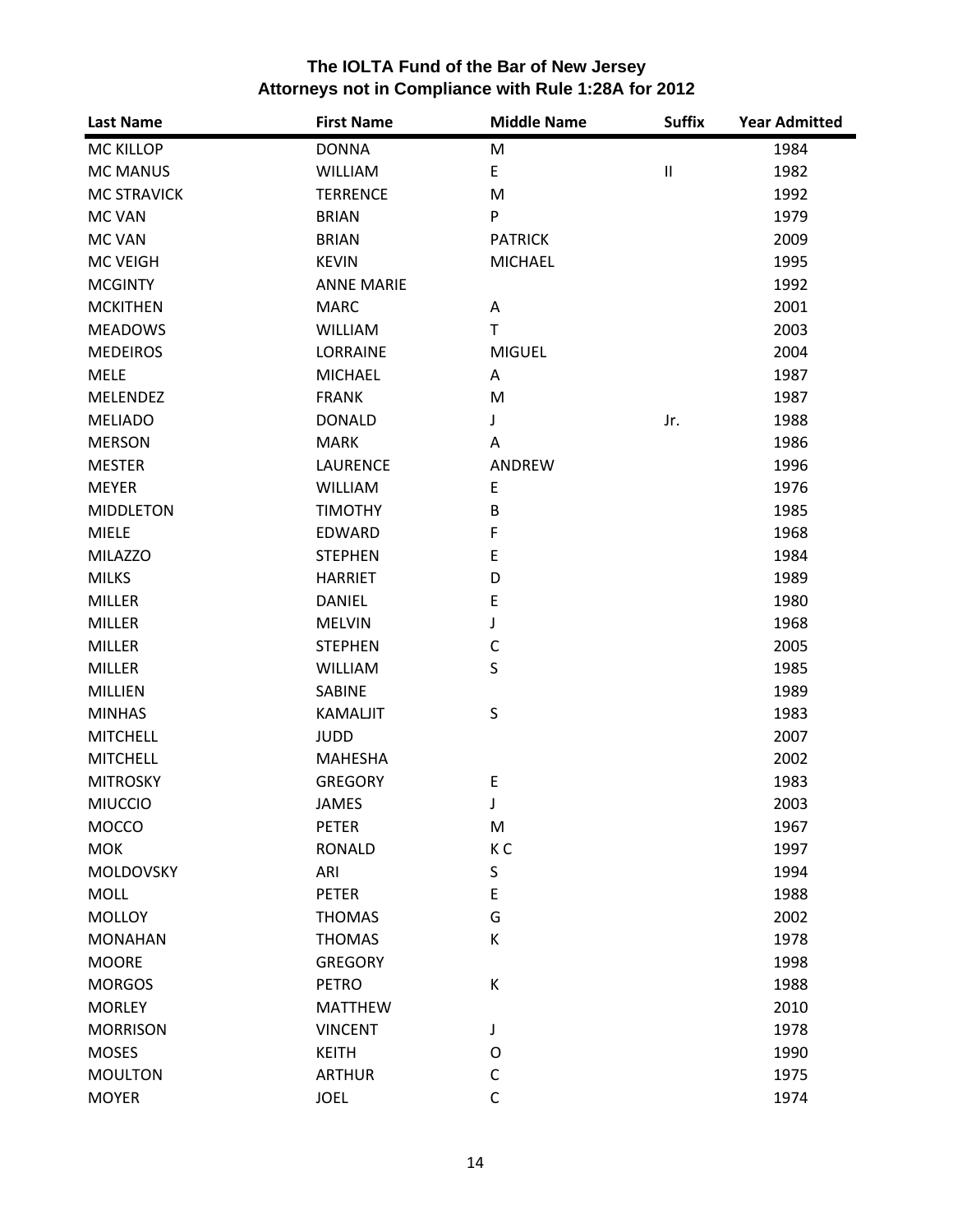| <b>Last Name</b>   | <b>First Name</b> | <b>Middle Name</b> | <b>Suffix</b> | <b>Year Admitted</b> |
|--------------------|-------------------|--------------------|---------------|----------------------|
| <b>MUCCIGROSSO</b> | <b>MARK</b>       | ${\sf R}$          |               | 1993                 |
| <b>MULLIGAN</b>    | <b>MICHAEL</b>    | J                  |               | 1990                 |
| <b>MULLIN</b>      | <b>KATHLEEN</b>   | M                  |               | 1991                 |
| <b>MULROY</b>      | <b>MARTIN</b>     | B                  |               | 1971                 |
| <b>MURAWINSKI</b>  | <b>WALTER</b>     | Α                  |               | 1985                 |
| <b>MURPHY</b>      | <b>JOEL</b>       | Α                  |               | 1966                 |
| <b>MURPHY</b>      | <b>STEPHEN</b>    | <b>ROBERT</b>      |               | 1997                 |
| <b>MUSANTE</b>     | <b>ANNA</b>       | M                  |               | 1990                 |
| <b>MUSTO</b>       | LAUREL            | Α                  |               | 1991                 |
| <b>NAGUBANDI</b>   | <b>RADHIKA</b>    | S                  |               | 1982                 |
| <b>NAUGHTON</b>    | <b>KAREN</b>      | Α                  |               | 1986                 |
| <b>NAVEH</b>       | AVI               | Α                  |               | 2004                 |
| <b>NEFF</b>        | <b>LAUREN</b>     | PAIGE              |               | 1999                 |
| <b>NEHMAD</b>      | <b>TODD</b>       | Α                  |               | 1986                 |
| <b>NEIMAN</b>      | <b>YERUCHEM</b>   | ${\sf N}$          |               | 2009                 |
| <b>NELL</b>        | <b>EMIL</b>       | J                  | IV            | 1985                 |
| <b>NICHOLS</b>     | SANDRA            | <b>PARNELL</b>     |               | 1995                 |
| <b>NICHOLS</b>     | SUZANNE           | B                  |               | 1985                 |
| <b>NICKERSON</b>   | E                 | A                  |               | 1966                 |
| <b>NIGRO</b>       | ANGELO            | <b>MICHELE</b>     |               | 1999                 |
| <b>NIGRO</b>       | <b>ROCCO</b>      | M                  |               | 1978                 |
| <b>NOVOSEDLIK</b>  | <b>STEPHEN</b>    | J                  |               | 1977                 |
| <b>NOVOSEL</b>     | <b>STEPHEN</b>    | G                  |               | 1994                 |
| <b>OAKLEY</b>      | <b>ANNETTE</b>    | <b>MARIA</b>       |               | 2003                 |
| OBI                | <b>FRANCIS</b>    | O                  |               | 1991                 |
| O'DOWD             | PEGGY             | M                  |               | 1981                 |
| <b>OLCOTT</b>      | <b>THOMAS</b>     | B                  |               | 1991                 |
| <b>OLIVER</b>      | <b>JAMES</b>      | M                  |               | 2001                 |
| <b>OLIVERAS</b>    | <b>WALTER</b>     | Α                  |               | 1978                 |
| <b>OLIVO</b>       | <b>ANTHONY</b>    | M                  |               | 1976                 |
| ONELLO             | JO                | Α                  |               | 1981                 |
| <b>ORDWAY</b>      | <b>ANN</b>        | <b>SUCCI</b>       |               | 1990                 |
| O'REILLY           | <b>BRIAN</b>      | P                  |               | 1991                 |
| O'RIORDAN          | <b>JOHN</b>       | F                  |               | 1990                 |
| O'SHEA             | <b>ROBERT</b>     |                    |               | 1989                 |
| <b>OSTOW</b>       | <b>MEIR</b>       |                    |               | 1983                 |
| O'SULLIVAN         | <b>DAVID</b>      | Т                  |               | 2006                 |
| <b>OUDA</b>        | <b>PETER</b>      | Α                  |               | 1990                 |
| <b>PACKMAN</b>     | <b>SCOTT</b>      | J                  |               | 2004                 |
| PADUANO            | <b>MICHAEL</b>    | S                  |               | 1979                 |
| PAGANO             | <b>GREGORY</b>    | J                  |               | 1993                 |
| <b>PAKIS</b>       | ANDREW            |                    |               | 1997                 |
| <b>PALEY</b>       | <b>BRUCE</b>      | E                  |               | 1985                 |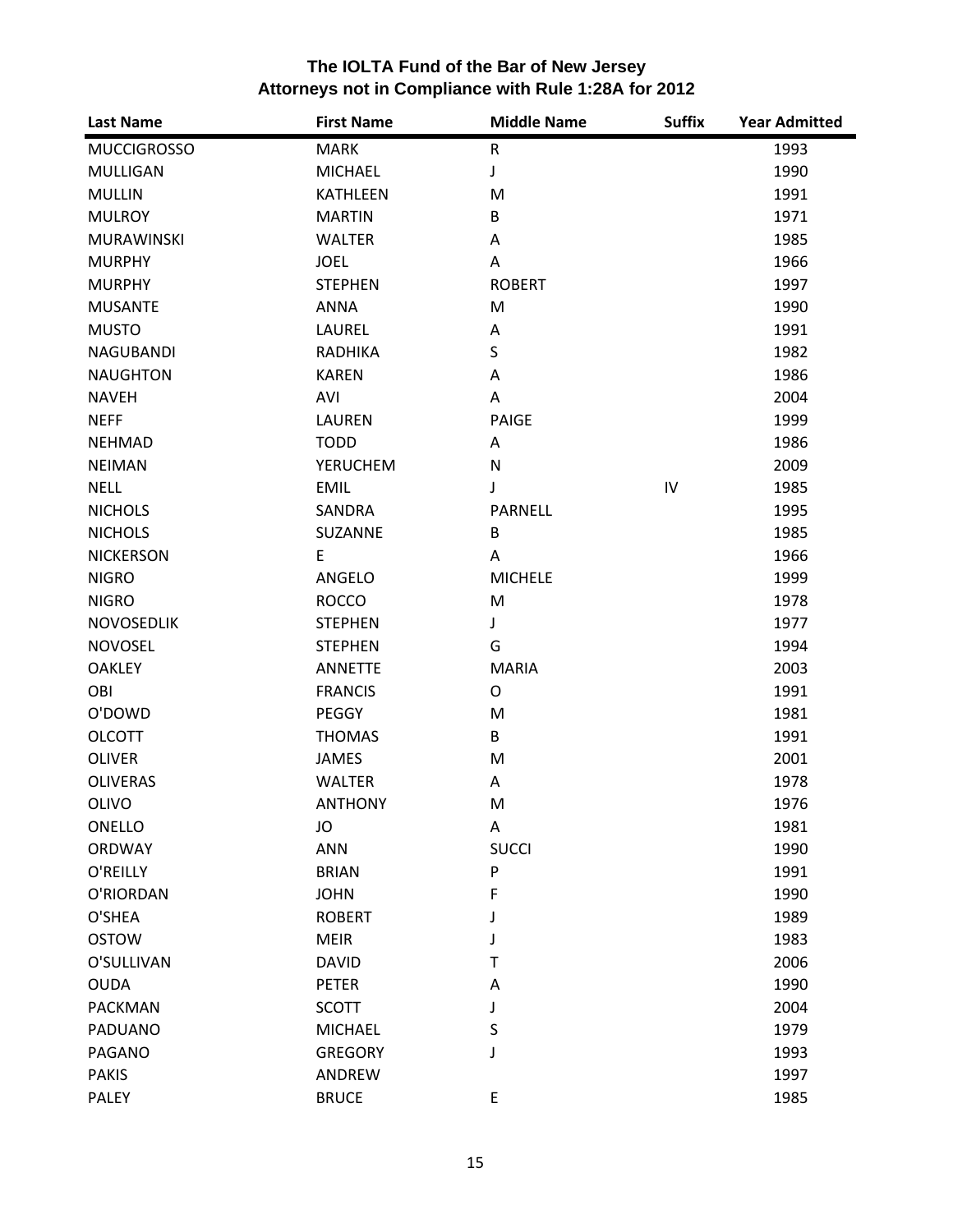| <b>Last Name</b>  | <b>First Name</b> | <b>Middle Name</b> | <b>Suffix</b>  | <b>Year Admitted</b> |
|-------------------|-------------------|--------------------|----------------|----------------------|
| <b>PALFY</b>      | <b>MARC</b>       | Z                  |                | 1998                 |
| PALOMBINI         | <b>ANTHONY</b>    | J                  |                | 2006                 |
| PANARELLA         | <b>NICHOLAS</b>   |                    | Jr.            | 1974                 |
| <b>PANEK</b>      | <b>DANA</b>       | M                  |                | 2009                 |
| <b>PANOTES</b>    | <b>WILFRIDO</b>   | E                  | Jr.            | 1973                 |
| PAPAGIANOPOULOS   | <b>MICHAEL</b>    | <b>NAOUM</b>       |                | 1990                 |
| <b>PARK</b>       | GI                | H                  |                | 1990                 |
| <b>PARK</b>       | <b>JOSEPH</b>     | SEUNGMIN           |                | 2006                 |
| <b>PARMET</b>     | <b>WENDY</b>      | J                  |                | 1987                 |
| <b>PASKOFF</b>    | ADAM              |                    |                | 1991                 |
| <b>PATON</b>      | <b>MELODY</b>     | L                  |                | 1983                 |
| <b>PATTON</b>     | <b>JOHN</b>       | E                  |                | 1966                 |
| <b>PEDUTO</b>     | <b>JOHN</b>       | M                  |                | 1967                 |
| PELLETIER         | <b>DAN</b>        | <b>CHRISTIAN</b>   |                | 1997                 |
| <b>PENA</b>       | <b>JESUS</b>      | A                  |                | 1988                 |
| PENBERTHY         | <b>JEAN</b>       | <b>WILLIS</b>      |                | 1989                 |
| PENBERTHY         | <b>JOHN</b>       | C                  | $\mathbf{III}$ | 1990                 |
| <b>PEOPLES</b>    | <b>JOHN</b>       | F                  |                | 1985                 |
| PEPPER            | JENI              | $\sf S$            |                | 2002                 |
| <b>PEPPER</b>     | PHILLIP           | S                  |                | 2002                 |
| PEREZ             | <b>GUSTAVO</b>    | J                  |                | 1977                 |
| PERLMAN           | <b>DANIEL</b>     | Т                  |                | 1998                 |
| PERLMAN           | <b>JEFFREY</b>    | L                  |                | 1983                 |
| <b>PERONE</b>     | <b>PATRICK</b>    | N                  |                | 1992                 |
| <b>PERRY</b>      | <b>NATHAN</b>     | <b>ROSS</b>        |                | 1999                 |
| <b>PETERS</b>     | <b>KURT</b>       | D                  |                | 1984                 |
| <b>PETERS</b>     | PAUL              | S                  | $\mathbf{III}$ | 2001                 |
| <b>PETRONE</b>    | <b>CHARLES</b>    | D                  |                | 1986                 |
| <b>PHILLIPS</b>   | <b>MARCIA</b>     | Y                  |                | 1989                 |
| <b>PICCOLO</b>    | <b>WALTER</b>     | <b>MARCO</b>       |                | 1997                 |
| PIEGARO           | <b>CHERYL</b>     | H                  |                | 1990                 |
| <b>PLON</b>       | <b>STEVEN</b>     | M                  |                | 1986                 |
| POCHODAY-STELMACH | <b>DONNA</b>      | T                  |                | 1993                 |
| <b>POINT</b>      | <b>ROBERT</b>     | A                  |                | 1990                 |
| <b>POLEY</b>      | <b>ANDREW</b>     | <b>KENNETH</b>     |                | 1999                 |
| <b>POLICASTRO</b> | <b>WILLIAM</b>    | J                  |                | 1992                 |
| <b>POLLACK</b>    | <b>JONATHAN</b>   | <b>KURT</b>        |                | 1996                 |
| PONZIANO          | <b>ROBERT</b>     | B                  |                | 1991                 |
| <b>PORTER</b>     | <b>STEPHEN</b>    | <b>MARK</b>        |                | 2007                 |
| <b>POSTEL</b>     | SHARON            | J                  |                | 1989                 |
| <b>PRESSLER</b>   | <b>GEORGE</b>     | W                  | IV             | 2001                 |
| <b>PROCHNIAK</b>  | <b>EVAN</b>       | <b>DAVID</b>       |                | 2000                 |
| <b>PROKOPIAK</b>  | <b>JAMES</b>      | <b>GEORGE</b>      |                | 2000                 |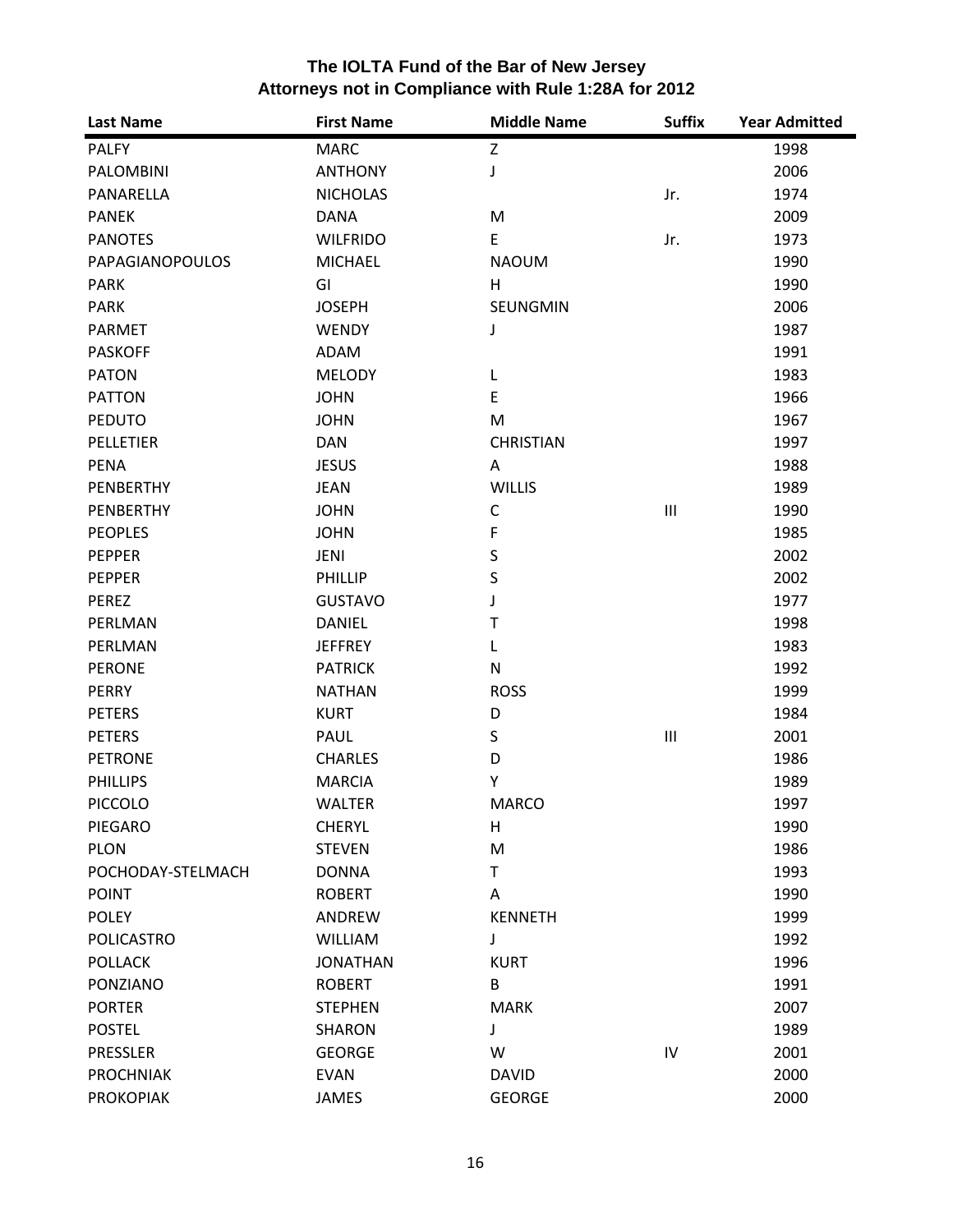| <b>Last Name</b>  | <b>First Name</b> | <b>Middle Name</b> | <b>Suffix</b> | <b>Year Admitted</b> |
|-------------------|-------------------|--------------------|---------------|----------------------|
| <b>PRUSIK</b>     | <b>MATTHEW</b>    | J                  | Jr.           | 1987                 |
| <b>RABIN</b>      | <b>HOWARD</b>     | B                  |               | 1986                 |
| <b>RABINOVICH</b> | <b>LAURENCE</b>   | J                  |               | 1987                 |
| <b>RADOWITZ</b>   | <b>BRUCE</b>      | W                  |               | 1989                 |
| <b>RAFFERTY</b>   | <b>DEIRDRE</b>    | Α                  |               | 1992                 |
| RAGHAVAN          | ANDAL             |                    |               | 1978                 |
| <b>RAGO</b>       | <b>LOUIS</b>      | P                  |               | 1972                 |
| RANNI             | <b>JOSEPH</b>     | J.                 |               | 1999                 |
| <b>RATTNER</b>    | <b>BRIAN</b>      | M                  |               | 1989                 |
| <b>RAYMON</b>     | <b>HILLEL</b>     |                    |               | 1978                 |
| <b>REAGAN</b>     | <b>MADELINE</b>   | S                  |               | 1994                 |
| REILLY            | <b>LOUIS</b>      | Α                  |               | 1988                 |
| <b>REILLY</b>     | <b>TIMOTHY</b>    | P                  |               | 1982                 |
| <b>REIN</b>       | <b>RUSSELL</b>    | Н                  |               | 2003                 |
| REINHARDT         | <b>WILLIAM</b>    | J                  | Jr.           | 1994                 |
| <b>REITANO</b>    | <b>JEROME</b>     | J                  |               | 1983                 |
| <b>REITER</b>     | <b>DIANE</b>      | К                  |               | 1977                 |
| <b>RENKOFF</b>    | <b>FRANKLIN</b>   | D                  |               | 1966                 |
| <b>RENO</b>       | <b>ROBERT</b>     | E                  |               | 1988                 |
| <b>REYES</b>      | ANGELO            |                    |               | 1996                 |
| <b>RICHMAN</b>    | SONYA             | S                  |               | 1989                 |
| <b>RICHTER</b>    | <b>JASON</b>      | JAY                |               | 2009                 |
| <b>RICIGLIANO</b> | <b>JOSEPH</b>     |                    | Jr.           | 1991                 |
| <b>RICIGLIANO</b> | WILLIAM           |                    |               | 1994                 |
| RIEMAN            | <b>ALAN</b>       | D                  |               | 1978                 |
| <b>RIFKIND</b>    | ADAM              |                    |               | 2003                 |
| RIMMELE           | <b>JOHN</b>       | F                  |               | 1977                 |
| <b>RITCHIE</b>    | CAROL             | E                  |               | 1991                 |
| <b>ROBBINS</b>    | <b>MICHAEL</b>    | A                  |               | 1988                 |
| <b>ROBBINS</b>    | <b>STEPHEN</b>    | S                  |               | 1975                 |
| <b>ROBERTS</b>    | <b>MELINDA</b>    | Α                  |               | 1993                 |
| <b>ROBERTSON</b>  | LEWIS             | Н                  |               | 1976                 |
| <b>ROBINS</b>     | <b>WILLIAM</b>    | M                  |               | 1983                 |
| <b>ROCHE</b>      | <b>RAYMOND</b>    | $\mathsf T$        |               | 1978                 |
| <b>ROCHFORD</b>   | <b>ROBERT</b>     | E                  |               | 1974                 |
| <b>ROEBER</b>     | <b>DAVID</b>      | LEONARD            |               | 1997                 |
| <b>ROGERS</b>     | <b>MARK</b>       |                    |               | 1984                 |
| <b>ROLLO</b>      | <b>GIUSEPPE</b>   | M                  |               | 1983                 |
| <b>ROMAN</b>      | <b>BRYANT</b>     | ALEXANDER          |               | 2004                 |
| <b>RONCATI</b>    | <b>MARYBETH</b>   |                    |               | 1990                 |
| RONDEAU           | <b>EUGENE</b>     | M                  |               | 1982                 |
| <b>ROSENBACH</b>  | <b>MAX</b>        | $\mathsf{R}$       |               | 1965                 |
| <b>ROSENBERG</b>  | <b>FREDERICK</b>  | W                  |               | 1994                 |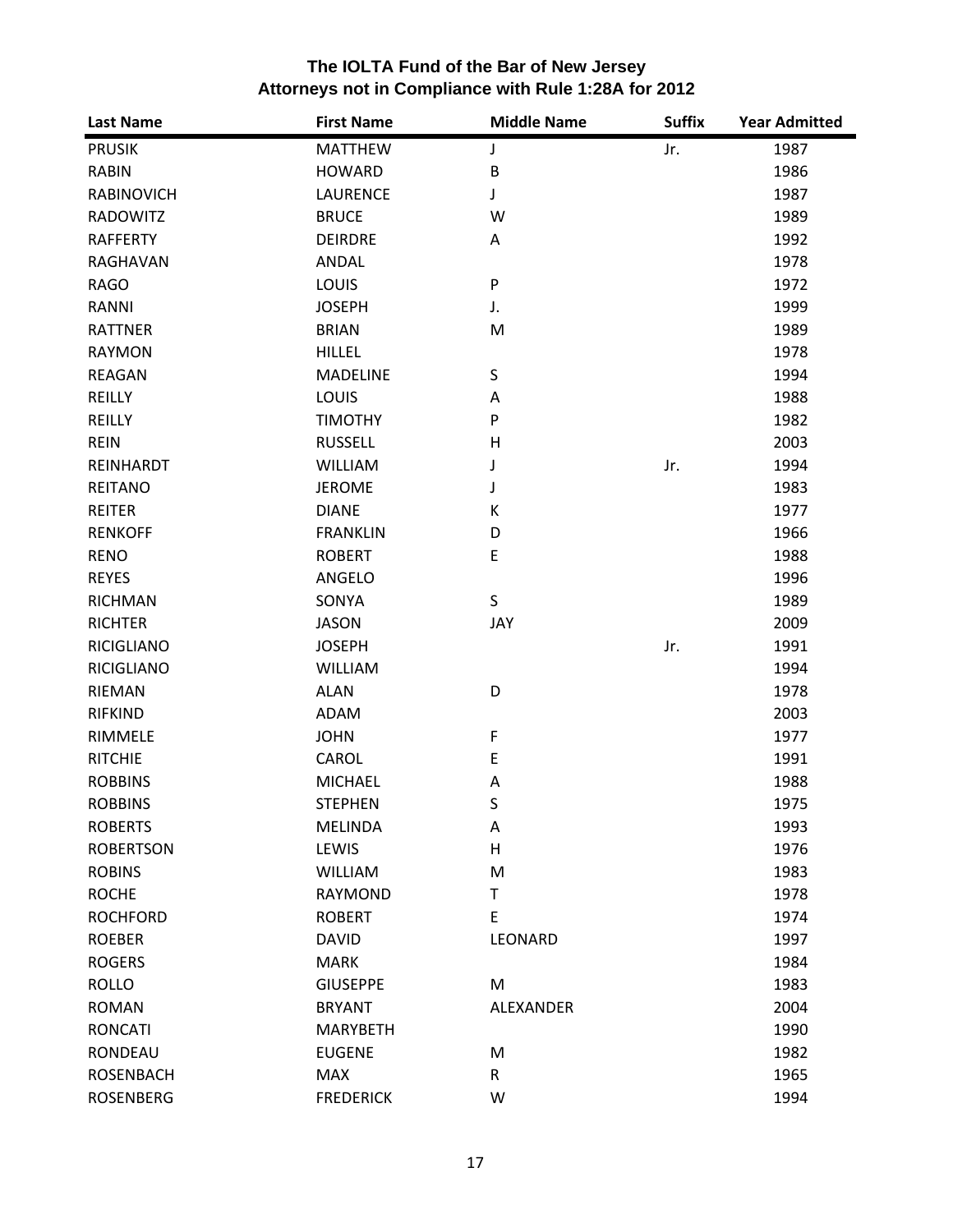| <b>Last Name</b>  | <b>First Name</b> | <b>Middle Name</b> | <b>Suffix</b> | <b>Year Admitted</b> |
|-------------------|-------------------|--------------------|---------------|----------------------|
| <b>ROSENBLUTH</b> | <b>JONATHAN</b>   | H                  |               | 1980                 |
| <b>ROTH</b>       | <b>EUGENE</b>     | D                  |               | 1980                 |
| <b>ROTHSCHILD</b> | <b>JOHN</b>       | <b>MARK</b>        |               | 1999                 |
| <b>ROY</b>        | <b>DANIEL</b>     | J                  |               | 1975                 |
| <b>RUBERTON</b>   | <b>MICHAEL</b>    | L                  |               | 1988                 |
| <b>RUBIN</b>      | <b>DAVID</b>      | N                  |               | 1991                 |
| <b>RUBIN</b>      | IDA               | LAZARA             |               | 2010                 |
| <b>RUBIN</b>      | SALLY             | S                  |               | 1987                 |
| <b>RUBIN</b>      | <b>YANA</b>       |                    |               | 2000                 |
| <b>RUBINO</b>     | <b>DANIEL</b>     | <b>PAUL</b>        |               | 2007                 |
| <b>RUBIO</b>      | <b>BALTAZAR</b>   | <b>EDSON</b>       |               | 2005                 |
| <b>RUDOLER</b>    | <b>STUART</b>     | <b>DAVID</b>       |               | 1995                 |
| <b>RUFFIN</b>     | <b>FAYTH</b>      | A                  |               | 1987                 |
| <b>RUFFOLO</b>    | <b>MARK</b>       | EDWARD             |               | 1995                 |
| <b>RUGGIERI</b>   | <b>ROBERT</b>     | W                  |               | 1982                 |
| <b>RUSSELL</b>    | <b>FELICIA</b>    | B                  |               | 1980                 |
| <b>RUSSO</b>      | <b>COLE</b>       | L                  |               | 1992                 |
| <b>RYAN</b>       | <b>JOHN</b>       | Α                  |               | 1985                 |
| <b>RYAN</b>       | <b>MICHAEL</b>    | B                  |               | 1973                 |
| SACKS-WILNER      | <b>STEVEN</b>     | Г                  |               | 1982                 |
| SAHLI             | <b>RONALD</b>     | W                  |               | 1976                 |
| SAINT-CYR         | <b>STEPHANIE</b>  | P                  |               | 1998                 |
| SAITTA            | <b>THOMAS</b>     | V                  |               | 1996                 |
| SALUTI            | <b>GERALD</b>     | M                  |               | 1992                 |
| SAMANOGLU         | <b>MURAT</b>      | L                  |               | 1985                 |
| SANDLAUFER        | <b>DEBORAH</b>    | <b>CUMMIS</b>      |               | 1994                 |
| SANON             | <b>RONALD</b>     | <b>ALEX</b>        |               | 2010                 |
| <b>SANTORA</b>    | <b>ROCCO</b>      | T                  |               | 1976                 |
| SAPER             | <b>JEFFREY</b>    | $\sf B$            |               | 1992                 |
| <b>SCARPONE</b>   | <b>ROBERT</b>     | $\mathsf{H}$       |               | 1987                 |
| <b>SCHAEFFER</b>  | <b>JASON</b>      | <b>BENNETT</b>     |               | 1998                 |
| <b>SCHATZ</b>     | <b>BRETT</b>      | M                  |               | 2007                 |
| <b>SCHER</b>      | <b>JACK</b>       |                    |               | 1981                 |
| <b>SCHIANO</b>    | <b>JOSEPH</b>     | ${\sf P}$          |               | 1982                 |
| <b>SCHMIDT</b>    | <b>BRIAN</b>      | T                  |               | 2000                 |
| <b>SCHOFIELD</b>  | <b>IVAN</b>       | $\mathsf R$        |               | 2005                 |
| <b>SCHULMAN</b>   | <b>MYRON</b>      | E                  |               | 1986                 |
| <b>SCHUTZBANK</b> | <b>DAVID</b>      | <b>SCOTT</b>       |               | 2001                 |
| <b>SCHWARTZ</b>   | <b>GARRISON</b>   | $\sf S$            |               | 1984                 |
| SCHWARTZMAN       | <b>HOWARD</b>     | К                  |               | 1975                 |
| <b>SCIARRA</b>    | <b>MICHAEL</b>    | J                  |               | 1981                 |
| <b>SEA</b>        | <b>FRANCIS</b>    | Α                  |               | 1989                 |
| SEELAGY           | <b>SCOTT</b>      | К                  |               | 1986                 |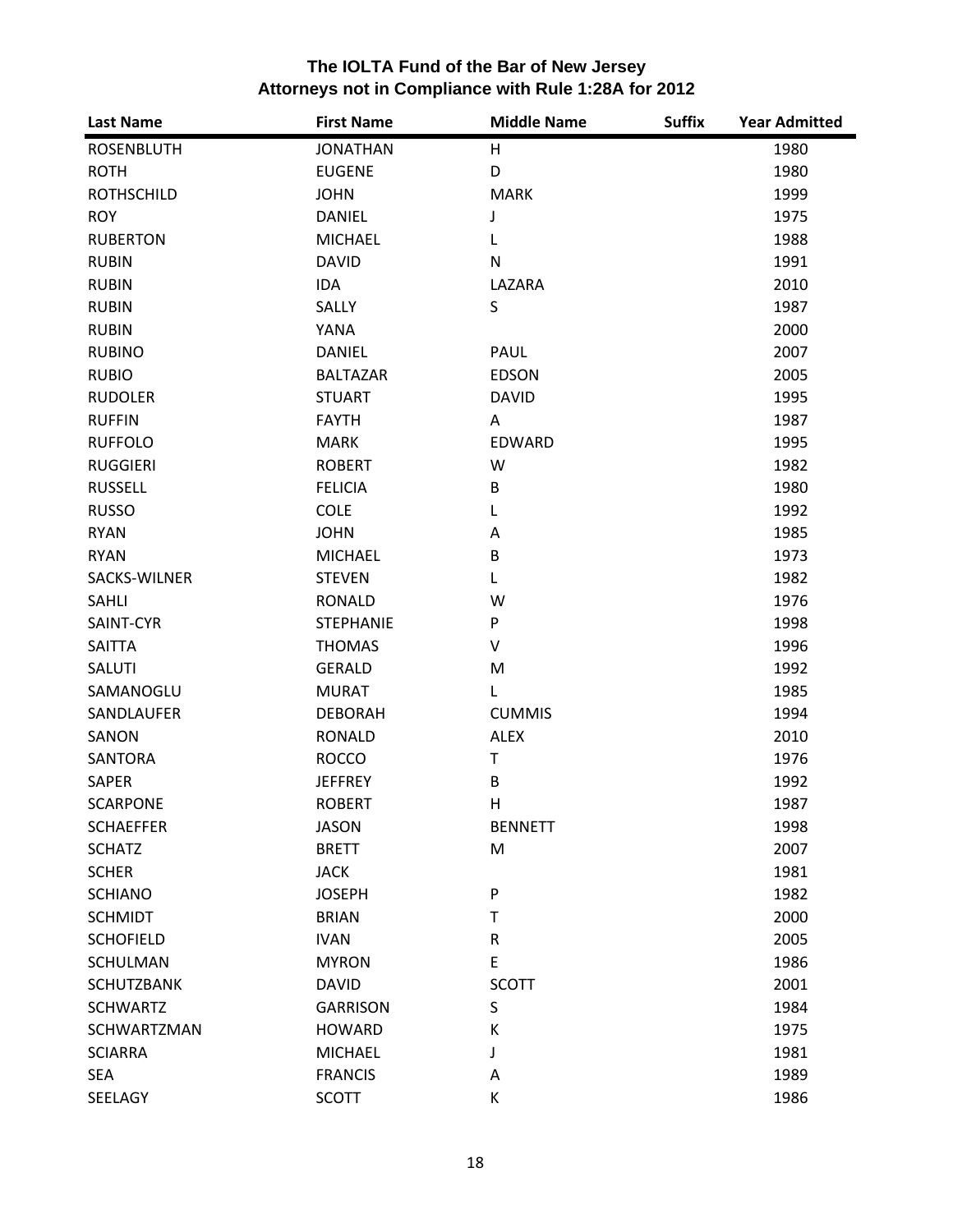| <b>Last Name</b> | <b>First Name</b> | <b>Middle Name</b> | <b>Suffix</b> | <b>Year Admitted</b> |
|------------------|-------------------|--------------------|---------------|----------------------|
| <b>SELTZER</b>   | <b>JOEL</b>       | $\mathsf{C}$       |               | 1980                 |
| <b>SERI</b>      | <b>GNOLEBA</b>    | <b>REMY</b>        |               | 2001                 |
| SERRATELLI       | <b>ALLAN</b>      | J                  |               | 1976                 |
| <b>SERVIN</b>    | <b>JEFFREY</b>    | D                  |               | 1976                 |
| <b>SEXTON</b>    | <b>SEAN</b>       | $\mathsf R$        |               | 2004                 |
| SHAFRAN          | <b>PETER</b>      | W                  |               | 1990                 |
| <b>SHAH</b>      | <b>RUPALI</b>     | <b>PATEL</b>       |               | 2005                 |
| <b>SHAH</b>      | <b>SITAL</b>      |                    |               | 1999                 |
| SHAMIE           | AIMEE             | ZIMMERMAN          |               | 2001                 |
| <b>SHANKER</b>   | <b>MICHAEL</b>    | L                  |               | 1991                 |
| <b>SHAPIRO</b>   | <b>JOEL</b>       | F                  |               | 1988                 |
| <b>SHAPIRO</b>   | PAUL              | L                  |               | 1978                 |
| <b>SHAPIRO</b>   | <b>ROBERT</b>     | E                  |               | 1966                 |
| <b>SHEA</b>      | <b>PATRICK</b>    | M                  |               | 1982                 |
| <b>SHIELDS</b>   | $\mathsf{T}$      | <b>FRANCIS</b>     |               | 2008                 |
| <b>SHIN</b>      | <b>SEUNG HAN</b>  |                    |               | 2008                 |
| <b>SHOBER</b>    | <b>BARD</b>       | L                  |               | 1991                 |
| <b>SHRETER</b>   | <b>STEPHANIE</b>  | S                  |               | 1990                 |
| SHTEYMAN         | ZORY              |                    |               | 2006                 |
| <b>SHTINDLER</b> | YANA              |                    |               | 2000                 |
| SHULMAN          | <b>HEATHER</b>    | G                  |               | 2004                 |
| <b>SHURTS</b>    | <b>WILLIAM</b>    | Α                  |               | 1974                 |
| <b>SILNUTZER</b> | <b>STEVEN</b>     | Α                  |               | 1982                 |
| <b>SIMMONS</b>   | <b>HOWARD</b>     | D                  |               | 1991                 |
| <b>SIMPKINS</b>  | <b>DARRYL</b>     | W                  |               | 1984                 |
| <b>SIMPKINS</b>  | PAULA             | H                  |               | 1991                 |
| <b>SINGER</b>    | <b>CLIFFORD</b>   | B                  |               | 1984                 |
| <b>SLAKAS</b>    | <b>KEVIN</b>      | D                  |               | 1987                 |
| <b>SLATTERY</b>  | <b>WILLIAM</b>    | C                  |               | 1968                 |
| <b>SLEZAK</b>    | <b>SCOTT</b>      | ANDREW             |               | 2001                 |
| <b>SLINGSBY</b>  | <b>ROBERT</b>     | D                  |               | 1985                 |
| SMALL            | <b>JOSEPH</b>     | <b>AUGUSTINE</b>   | Jr.           | 1999                 |
| SMARGIASSI       | <b>JOHN</b>       |                    |               | 1994                 |
| <b>SMITH</b>     | ANDREW            | <b>MARSHAL</b>     |               | 1996                 |
| <b>SMITH</b>     | <b>CYNTHIA</b>    | <b>ALICE</b>       |               | 2006                 |
| <b>SMITH</b>     | <b>DAN</b>        | S                  |               | 1986                 |
| <b>SMITH</b>     | <b>DAVID</b>      | B                  |               | 1990                 |
| <b>SMITH</b>     | <b>HOWARD</b>     | W                  |               | 1974                 |
| <b>SMITH</b>     | PAUL              |                    |               | 1996                 |
| <b>SMITH</b>     | <b>SEAN</b>       | <b>KEVIN</b>       |               | 1999                 |
| <b>SMYTH</b>     | <b>WILLIAM</b>    | J                  |               | 1993                 |
| SNYDER           | <b>MINDY</b>      | J                  |               | 1989                 |
| SNYDER           | <b>STEVEN</b>     | <b>ROY</b>         |               | 2003                 |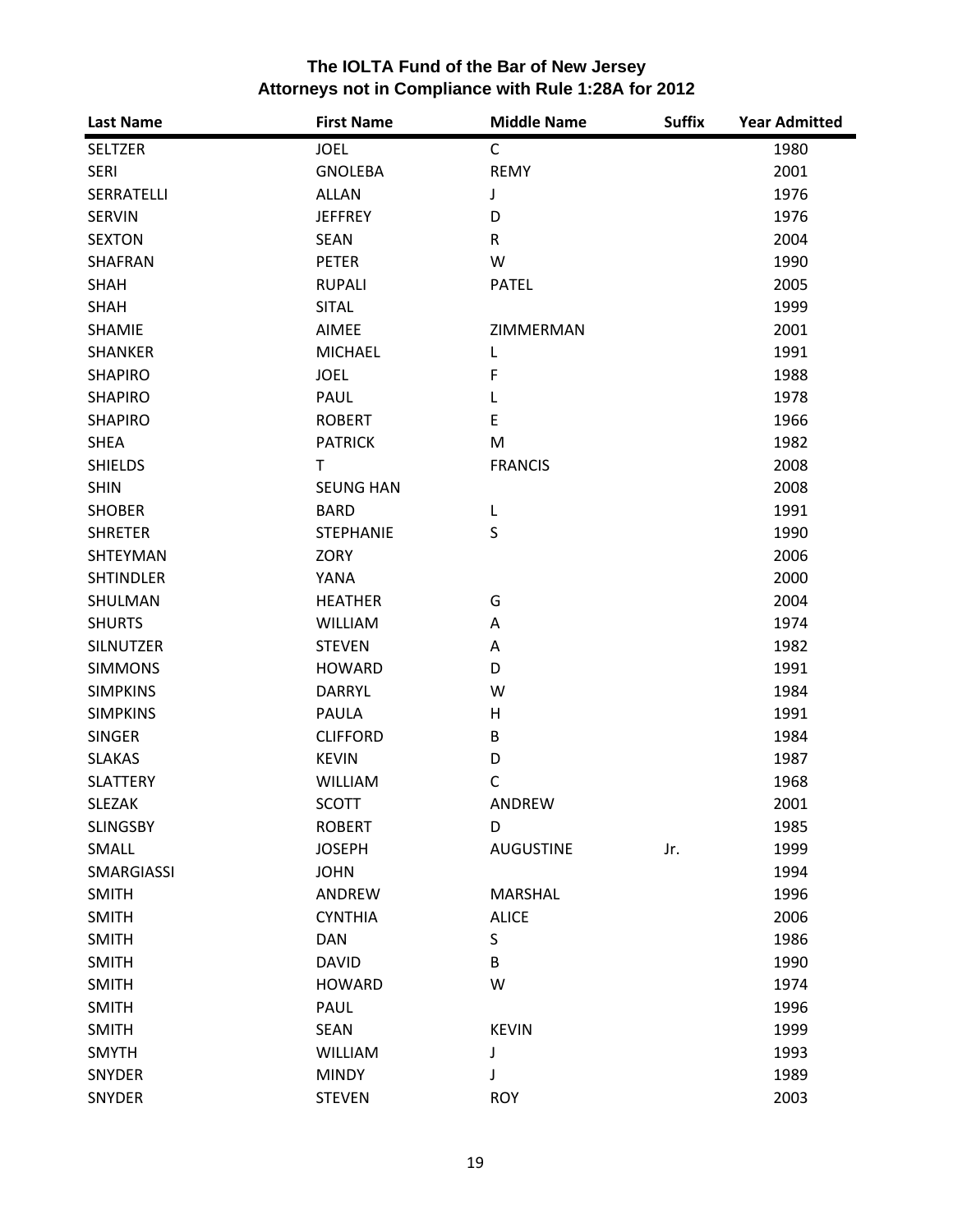| <b>Last Name</b>   | <b>First Name</b> | <b>Middle Name</b> | <b>Suffix</b>                      | <b>Year Admitted</b> |
|--------------------|-------------------|--------------------|------------------------------------|----------------------|
| <b>SOHMER</b>      | <b>STEPHEN</b>    | <b>MICHAEL</b>     |                                    | 1995                 |
| <b>SOLEK</b>       | <b>URSULA</b>     | L                  |                                    | 1975                 |
| SOLOMON            | <b>BRIAN</b>      | D                  |                                    | 1992                 |
| <b>SPECTOR</b>     | <b>STANLEY</b>    | S                  |                                    | 1968                 |
| ST LOUIS-RODRIQUEZ | <b>RACHELLE</b>   | N                  |                                    | 2002                 |
| <b>STARICK</b>     | PAUL              | H                  |                                    | 1988                 |
| <b>STEEL</b>       | <b>DONALD</b>     | B                  |                                    | 1973                 |
| <b>STERN</b>       | <b>MARK</b>       |                    |                                    | 2006                 |
| <b>STEWART</b>     | <b>CLAIR</b>      | <b>MICHELLE</b>    |                                    | 2001                 |
| <b>STEWART</b>     | <b>JOHN</b>       | <b>COLIN</b>       |                                    | 2001                 |
| STILLMAN           | <b>JACK</b>       | L                  |                                    | 1987                 |
| <b>STINGO</b>      | <b>ROSE</b>       | Т                  |                                    | 1993                 |
| <b>STOCKTON</b>    | <b>ROBERT</b>     | $\mathsf F$        |                                    | 1971                 |
| <b>STRAMIELLO</b>  | <b>GRACE</b>      | A                  |                                    | 1987                 |
| <b>STUTMAN</b>     | <b>DANA</b>       | <b>MAUREEN</b>     |                                    | 1995                 |
| SULMAN             | <b>DANIEL</b>     | <b>ROBERT</b>      |                                    | 2000                 |
| <b>SUMNER</b>      | <b>ALFRED</b>     | W                  |                                    | 1988                 |
| <b>SUPRENUK</b>    | <b>CHRISTIAN</b>  | PAUL               |                                    | 1995                 |
| SUTHERLAND         | <b>IVAN</b>       | H                  |                                    | 1990                 |
| SWAALEY            | <b>MICHAEL</b>    |                    |                                    | 1981                 |
| <b>SWEENEY</b>     | <b>ROBERT</b>     | L                  |                                    | 1985                 |
| <b>SWINTON</b>     | <b>DANIEL</b>     | S                  |                                    | 1990                 |
| SYDLAR             | <b>JOHN</b>       | M                  |                                    | 2002                 |
| <b>TABOADA</b>     | JOSEPH,           | J                  |                                    | 1974                 |
| <b>TANSKI</b>      | <b>ANTHONY</b>    | К                  |                                    | 1980                 |
| <b>TARANTINO</b>   | LEONARD           | J                  |                                    | 1991                 |
| <b>TARLETON</b>    | <b>ALBERT</b>     | E                  | $\ensuremath{\mathsf{III}}\xspace$ | 1987                 |
| <b>TAYLOR</b>      | <b>ERIC</b>       | NATHANAEL          |                                    | 2003                 |
| <b>TAYLOR</b>      | <b>ROBERT</b>     | P                  |                                    | 1977                 |
| <b>TAYLOR</b>      | <b>THOMAS</b>     | J                  |                                    | 1977                 |
| TEITELBAUM         | EDWARD            | M                  |                                    | 1990                 |
| <b>TENENBAUM</b>   | <b>HARLAN</b>     | S                  |                                    | 1994                 |
| <b>TENENBAUM</b>   | <b>JONATHAN</b>   | D                  |                                    | 2005                 |
| <b>TERRELL</b>     | <b>SHARON</b>     | S                  |                                    | 1986                 |
| <b>THEES</b>       | LAWRENCE          | P                  |                                    | 1978                 |
| <b>THOMAS</b>      | <b>DAVID</b>      | E                  |                                    | 1978                 |
| <b>THOMPSON</b>    | ADAM              | M                  |                                    | 1991                 |
| <b>THOMPSON</b>    | <b>GARY</b>       | $\mathsf R$        |                                    | 1982                 |
| <b>THOMPSON</b>    | <b>JOHN</b>       | ${\sf R}$          |                                    | 2001                 |
| <b>TILLMANN</b>    | <b>JACQUELINE</b> | L                  |                                    | 1997                 |
| <b>TIMOSHENKO</b>  | <b>VICTOR</b>     |                    |                                    | 1992                 |
| <b>TORRES</b>      | <b>JOSE</b>       | <b>RAUL</b>        |                                    | 2003                 |
| <b>TRAENDLY</b>    | <b>DEBRA</b>      | J                  |                                    | 1992                 |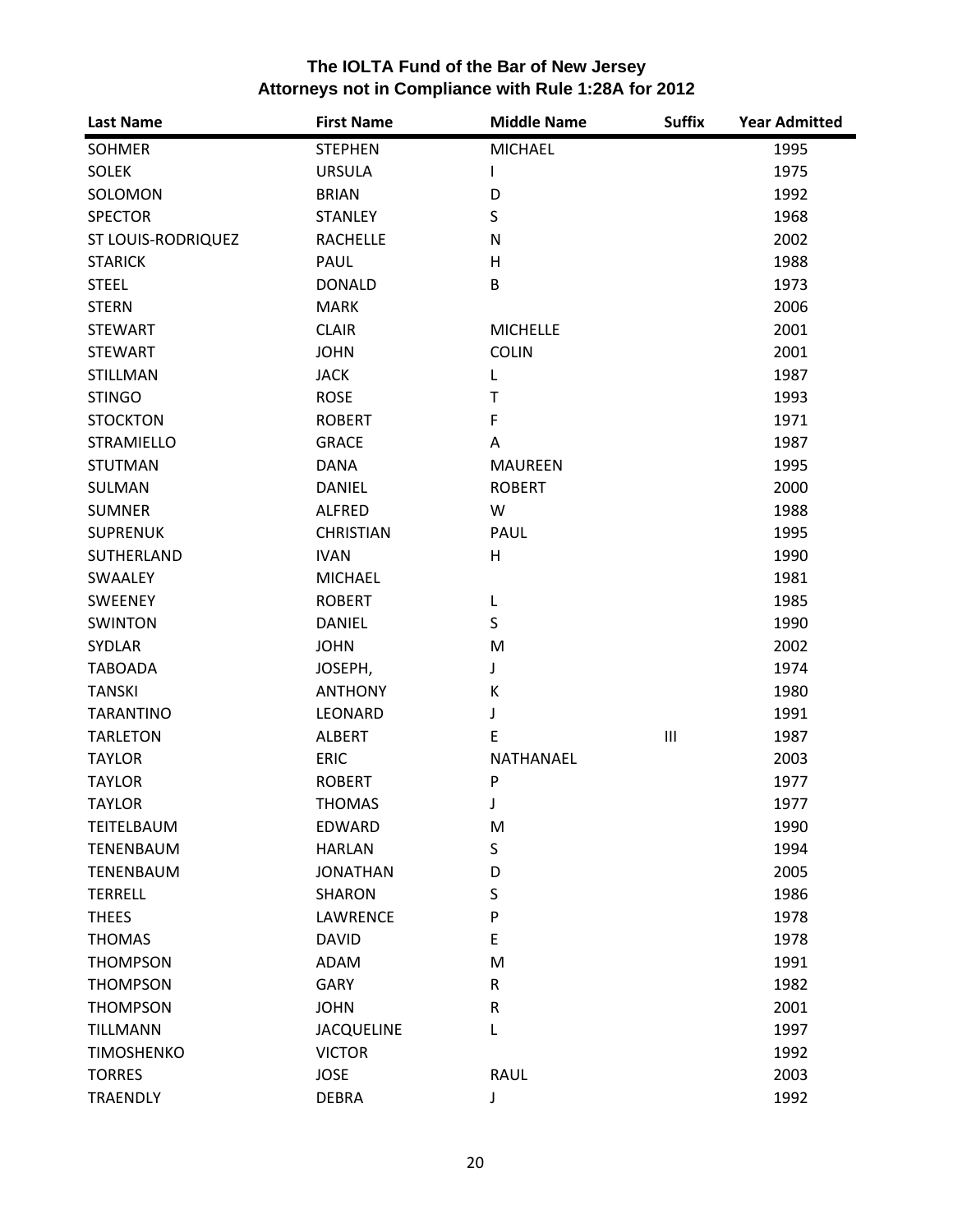| <b>Last Name</b>  | <b>First Name</b>  | <b>Middle Name</b> | <b>Suffix</b>                      | <b>Year Admitted</b> |
|-------------------|--------------------|--------------------|------------------------------------|----------------------|
| <b>TREIBER</b>    | <b>MICHELLE</b>    |                    |                                    | 2003                 |
| <b>TRINKER</b>    | <b>HOWARD</b>      | J                  |                                    | 1988                 |
| <b>TSIMPEDES</b>  | <b>ATHAN</b>       | <b>THEODORE</b>    |                                    | 1999                 |
| <b>TUBMAN</b>     | <b>IRWIN</b>       | D                  |                                    | 1980                 |
| <b>TUCKER</b>     | <b>COREY</b>       |                    |                                    | 1996                 |
| <b>TUCKER</b>     | <b>WINSTON</b>     | D                  |                                    | 1991                 |
| <b>TURNER</b>     | <b>ALAN</b>        | Α                  |                                    | 1975                 |
| <b>UFFELMAN</b>   | <b>DAVID</b>       | G                  |                                    | 1984                 |
| <b>UNGER</b>      | <b>NEAL</b>        | M                  |                                    | 1983                 |
| <b>URETSKY</b>    | <b>JONATHAN</b>    |                    |                                    | 1999                 |
| <b>VAIDYA</b>     | <b>HARSHAD</b>     | ${\sf R}$          |                                    | 1994                 |
| <b>VAN ZWAREN</b> | <b>ANTHONY</b>     | J                  |                                    | 1995                 |
| <b>VAN-LARE</b>   | <b>ALBERT</b>      |                    |                                    | 2001                 |
| <b>VARLEY</b>     | <b>JOHN</b>        | F                  | $\ensuremath{\mathsf{III}}\xspace$ | 1985                 |
| VASSALLO          | LEAH               | Α                  |                                    | 2006                 |
| VAUGHAN           | <b>RICHARD</b>     | $\mathsf{C}$       |                                    | 1975                 |
| VAUGHN            | YASMIN             | M                  |                                    | 1983                 |
| <b>VELAHOS</b>    | <b>EFTHEMOIS</b>   | D                  |                                    | 1989                 |
| <b>VELTER</b>     | <b>FELIX</b>       |                    |                                    | 2007                 |
| <b>VERNER</b>     | PAUL               | W                  |                                    | 1990                 |
| <b>VIGGIANO</b>   | <b>THOMAS</b>      | <b>JOSEPH</b>      | $\ensuremath{\mathsf{III}}\xspace$ | 1997                 |
| <b>VILLARI</b>    | <b>AUREL</b>       | Α                  |                                    | 1970                 |
| VILLAVERDE        | <b>SERGIO</b>      |                    |                                    | 1997                 |
| <b>VIRDONE</b>    | <b>JOHN</b>        | M                  |                                    | 1994                 |
| <b>VITUREIRA</b>  | <b>JORGE</b>       | L                  |                                    | 1991                 |
| <b>WALCH</b>      | <b>ANITA</b>       | L                  |                                    | 1989                 |
| WALDMAN           | <b>MICHELE</b>     | L                  |                                    | 1989                 |
| <b>WALLS</b>      | <b>CHRISTOPHER</b> | J                  |                                    | 1992                 |
| <b>WALTON</b>     | <b>GEORGE</b>      | К                  |                                    | 1975                 |
| <b>WANDER</b>     | LAWRENCE           | Α                  |                                    | 1977                 |
| <b>WANG</b>       | ZHOU               | M                  |                                    | 2008                 |
| <b>WARENDA</b>    | <b>JOHN</b>        | J                  |                                    | 1994                 |
| <b>WARNOCK</b>    | SUSAN              | $\mathsf{C}$       |                                    | 1991                 |
| WARREN            | <b>CHRISTOPHER</b> | D                  |                                    | 1988                 |
| <b>WARREN</b>     | <b>MELVIN</b>      | W                  |                                    | 1976                 |
| <b>WASHINGTON</b> | <b>GORDON</b>      | Α                  |                                    | 1985                 |
| WEDEEN            | <b>TIMOTHY</b>     |                    |                                    | 2005                 |
| WEGODSKY          | JAY                | Α                  |                                    | 1985                 |
| WEINER            | <b>IRA</b>         | E                  |                                    | 1981                 |
| WEINGRAM          | EDWARD             | ${\sf R}$          |                                    | 1969                 |
| WEINSTEIN         | <b>ANDREW</b>      | J                  |                                    | 1984                 |
| WELLS             | <b>ANTHONY</b>     |                    |                                    | 2001                 |
| <b>WENGER</b>     | <b>BARRY</b>       | <b>DOV</b>         |                                    | 1999                 |